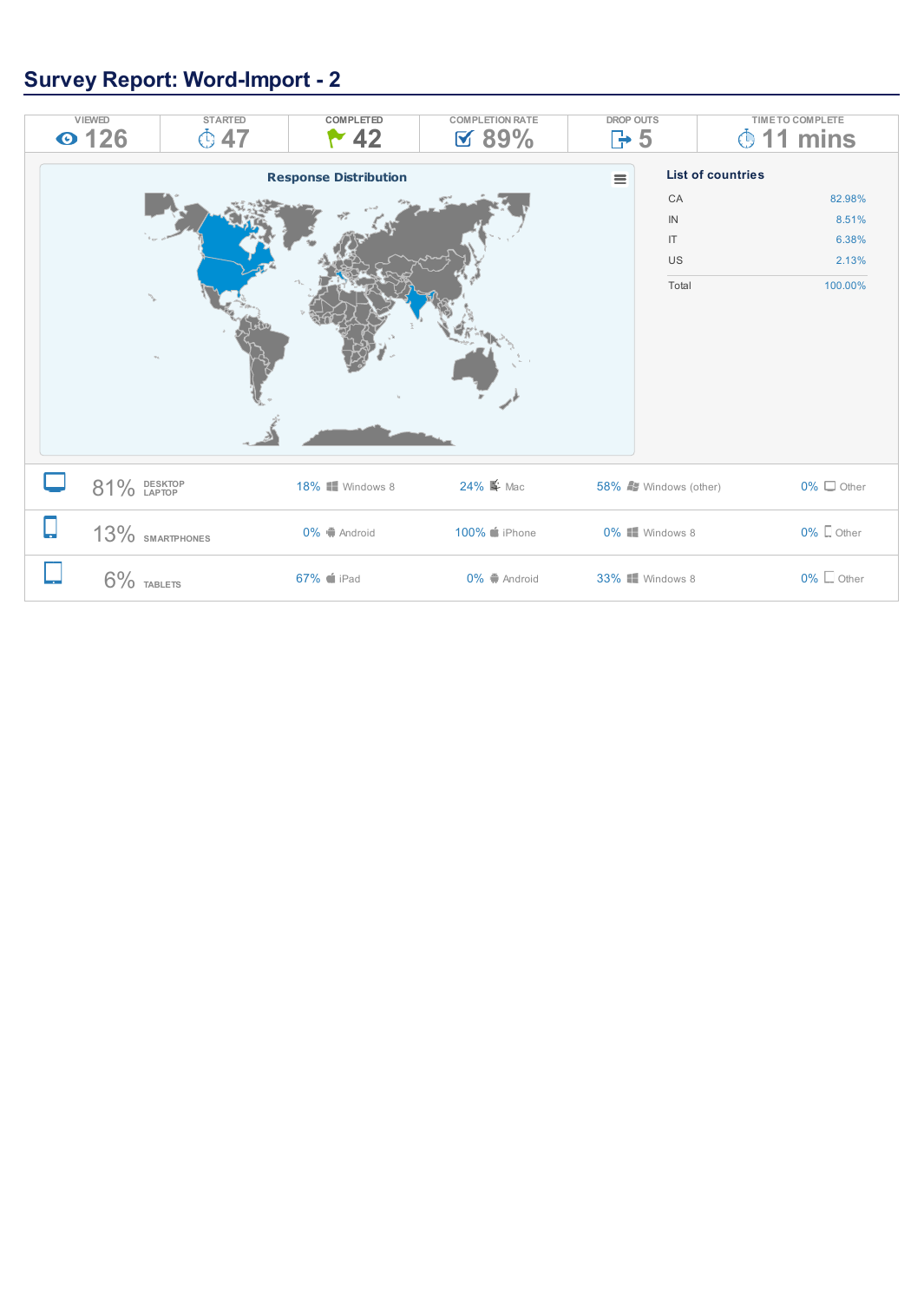

1. What prevents some women from taking control of their finances and building wealth? Please check all that apply. - [Text Data for Other] 26556438 05/05/2015 Rely on husband or significant other. 26604312 05/06/2015 being judged 26710809 05/07/2015 I think that I am doing it. 26712891 05/07/2015 Instant gratification 26726149 05/07/2015 limited income <sup>26867508</sup> 05/10/2015 partner w ont allow 27074846 05/12/2015 no time 27724339 05/21/2015 Time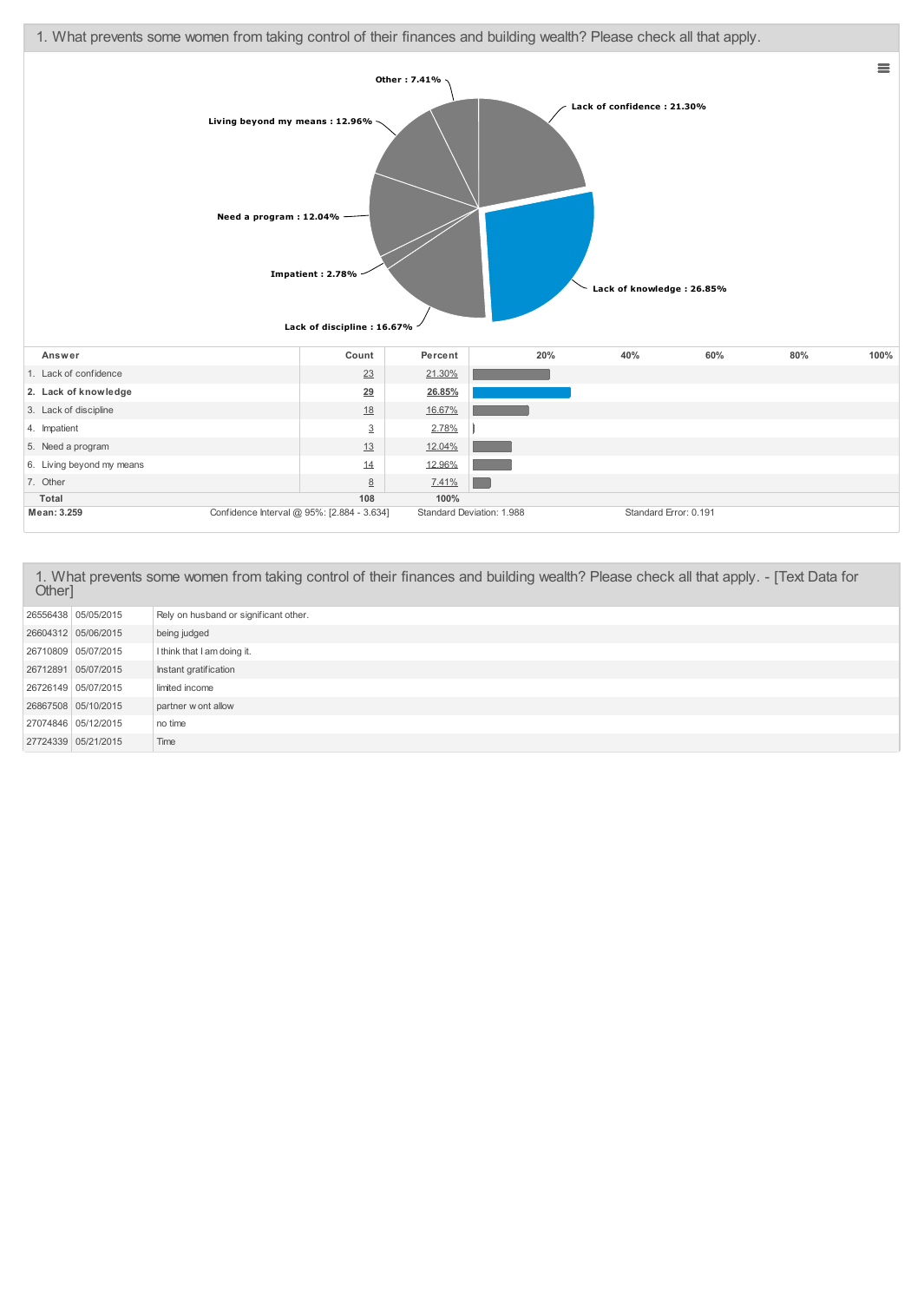

| 2. Why are some women reluctant to discuss family finances with their partner? Please check all that apply. - [Text Data for Other] |                                                                                 |  |  |  |  |  |  |
|-------------------------------------------------------------------------------------------------------------------------------------|---------------------------------------------------------------------------------|--|--|--|--|--|--|
| 26710809 05/07/2015                                                                                                                 | I am not reluctant                                                              |  |  |  |  |  |  |
| 26712891 05/07/2015                                                                                                                 | Want to make some decisions independently                                       |  |  |  |  |  |  |
| 26842326 05/09/2015                                                                                                                 | may not make the same amout of money and are embarrassed                        |  |  |  |  |  |  |
| 26867508 05/10/2015                                                                                                                 | alw ays caused arguments with parents                                           |  |  |  |  |  |  |
| 26898141 05/10/2015                                                                                                                 | my brother is my ca and does not explain anything to me AND I am afraid to ask. |  |  |  |  |  |  |
| 27074846 05/12/2015                                                                                                                 | different opinions                                                              |  |  |  |  |  |  |
| 27724339 05/21/2015                                                                                                                 | non applicable                                                                  |  |  |  |  |  |  |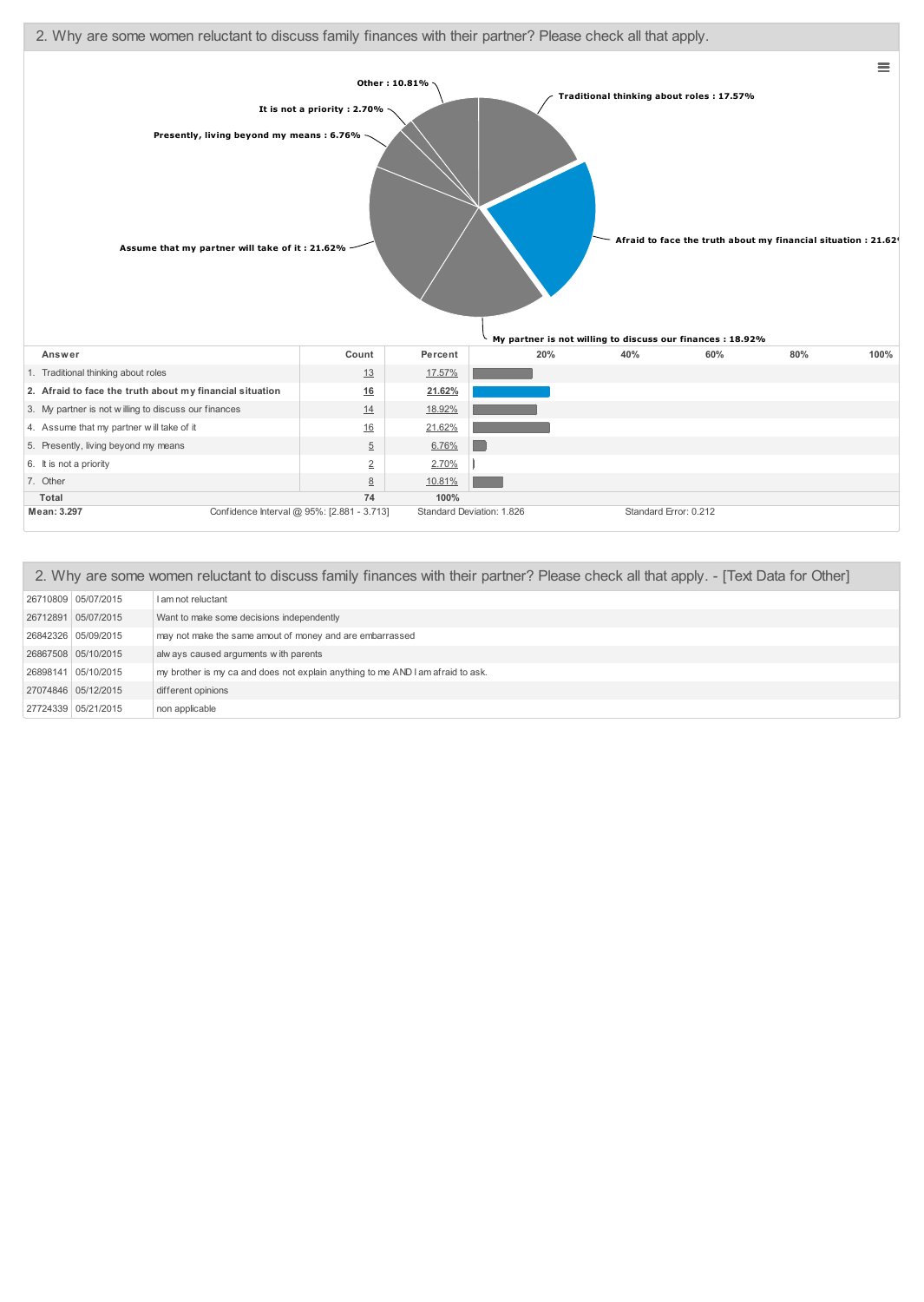3. Do you take the time to dream big, set goals and devise a plan to achieve those goals or in other words, goal setting? Please check those that apply.



## 3. Do you take the time to dream big, set goals and devise a plan to achieve those goals or in other words, goal setting? Please check those that apply. - [Text Data for Other]

| 26835912   05/09/2015 | Occasionally, I will set goals                                        |
|-----------------------|-----------------------------------------------------------------------|
|                       |                                                                       |
| 26850147 05/09/2015   | Yes, but not as often as I should and not written down.               |
|                       |                                                                       |
| 26867508   05/10/2015 | ves                                                                   |
|                       |                                                                       |
| 26976101 05/11/2015   | I believe I am careful about the future and don't set specific goals. |
|                       |                                                                       |
| 27074846 05/12/2015   | every few years                                                       |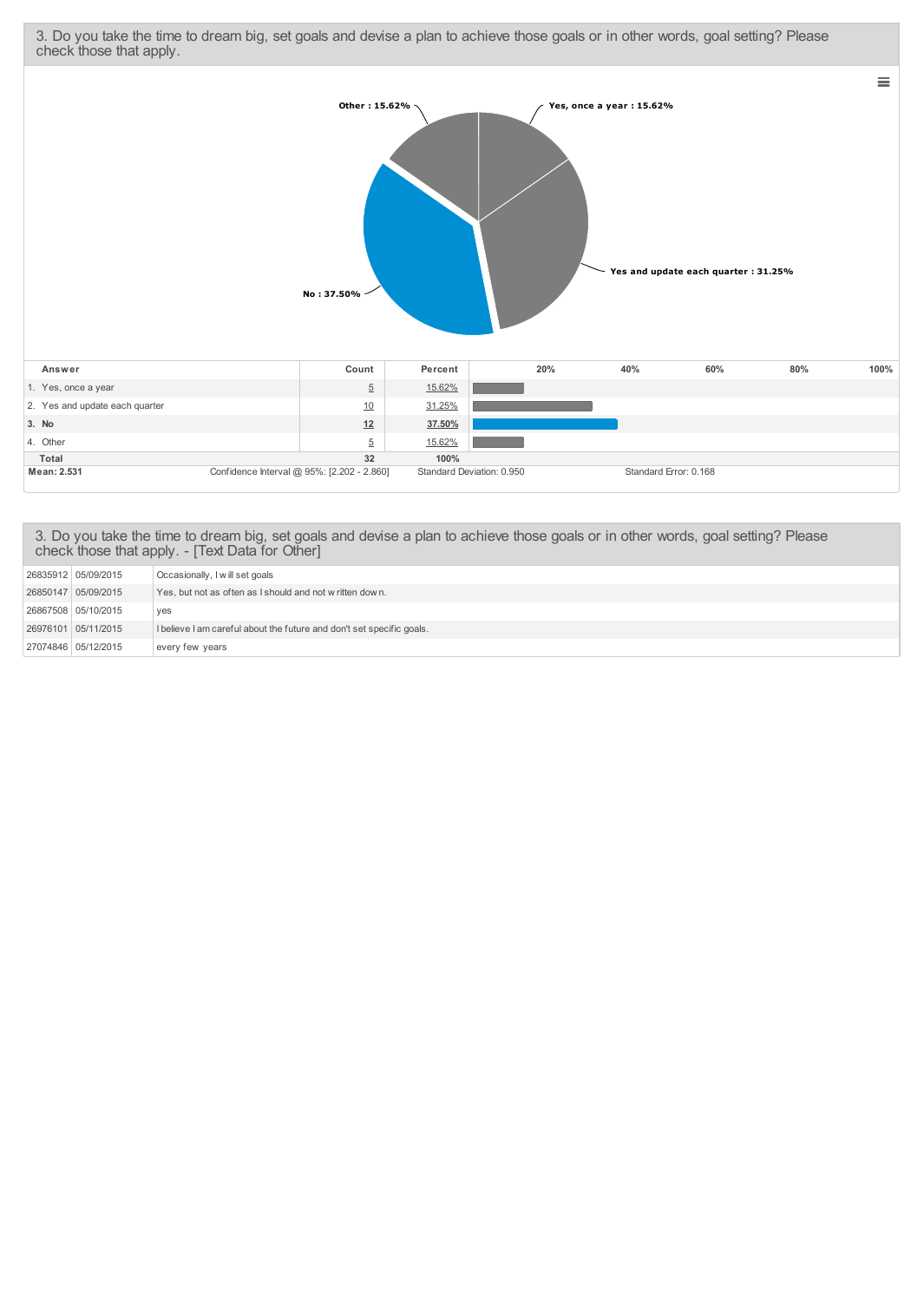4. It is known that without attainable goals, one is not likely to save for the future. What knowledge are you seeking to help you to set attainable goals? Please check all that apply.



4. It is known that without attainable goals, one is not likely to save for the future. What knowledge are you seeking to help you to set attainable goals? Please check all that apply. - [Text Data for Other]

| 26842326 05/09/2015   | financial planner                                                            |
|-----------------------|------------------------------------------------------------------------------|
| 26948036 05/11/2015   | none needed, just the realization that I w asn't doing it                    |
| 26962684   05/11/2015 | The best person to outsource this to.                                        |
| 26976101 05/11/2015   | I don't feel the need at this point. I am prudent about my financial health. |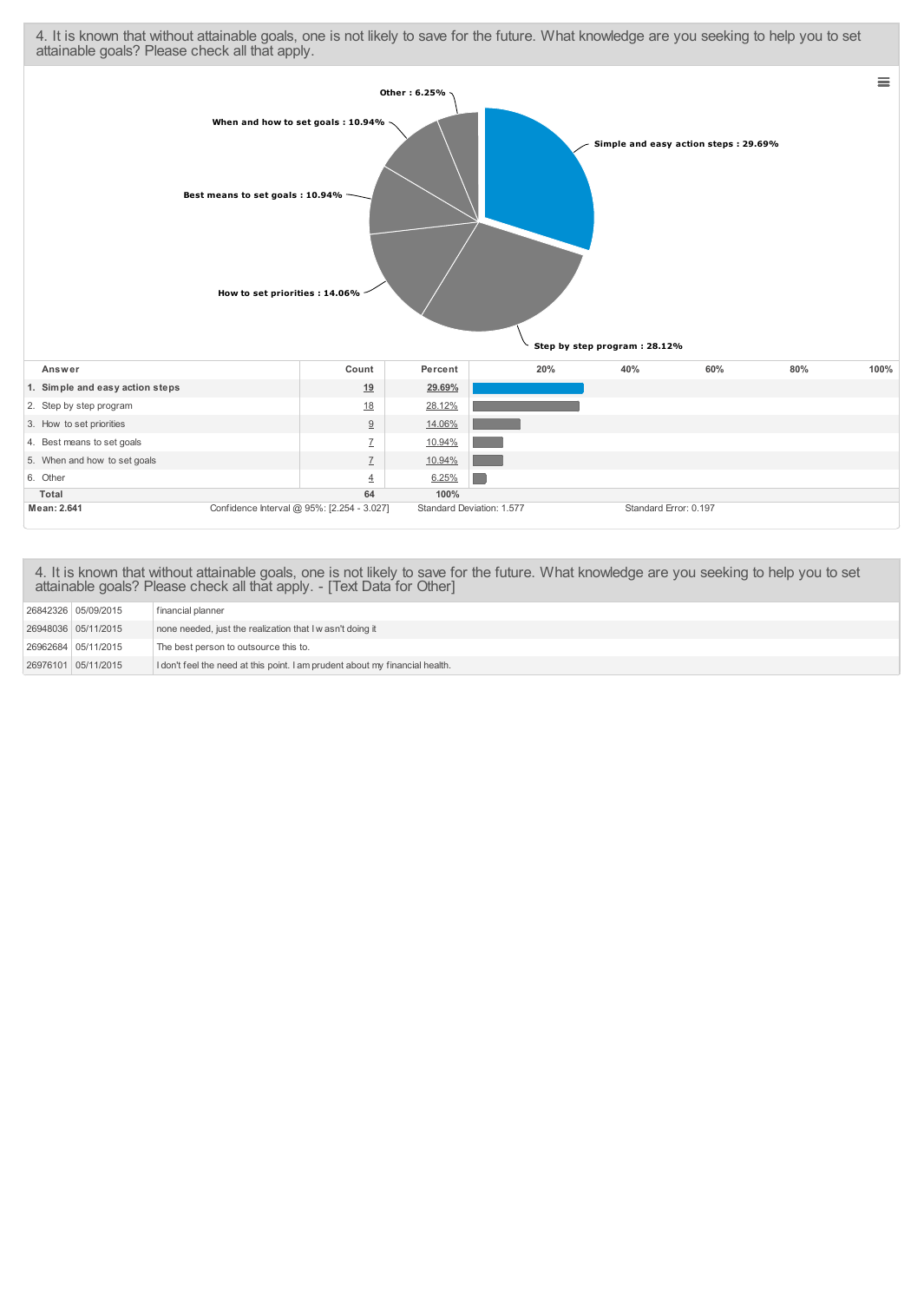5. Do you have savings and investment goals for each year? Please check those that apply.



| 5. Do you have savings and investment goals for each year? Please check those that apply. - [Text Data for Other] |                                                                                                                                              |  |  |  |  |  |  |
|-------------------------------------------------------------------------------------------------------------------|----------------------------------------------------------------------------------------------------------------------------------------------|--|--|--|--|--|--|
| 26726149 05/07/2015                                                                                               | I did w hen saving for a house. Currently no major goals                                                                                     |  |  |  |  |  |  |
| 26835912 05/09/2015                                                                                               | Monthly goals and annual, target years to 85                                                                                                 |  |  |  |  |  |  |
| 26842936 05/09/2015                                                                                               | Count on my investments                                                                                                                      |  |  |  |  |  |  |
| 26976101 05/11/2015                                                                                               | I contribute to a retirement savings plan every year, the maximum allow able. Other savings depend upon time of life (kids in college, etc.) |  |  |  |  |  |  |
| 27074846 05/12/2015                                                                                               | RRSP, Mortgage, car, money for children                                                                                                      |  |  |  |  |  |  |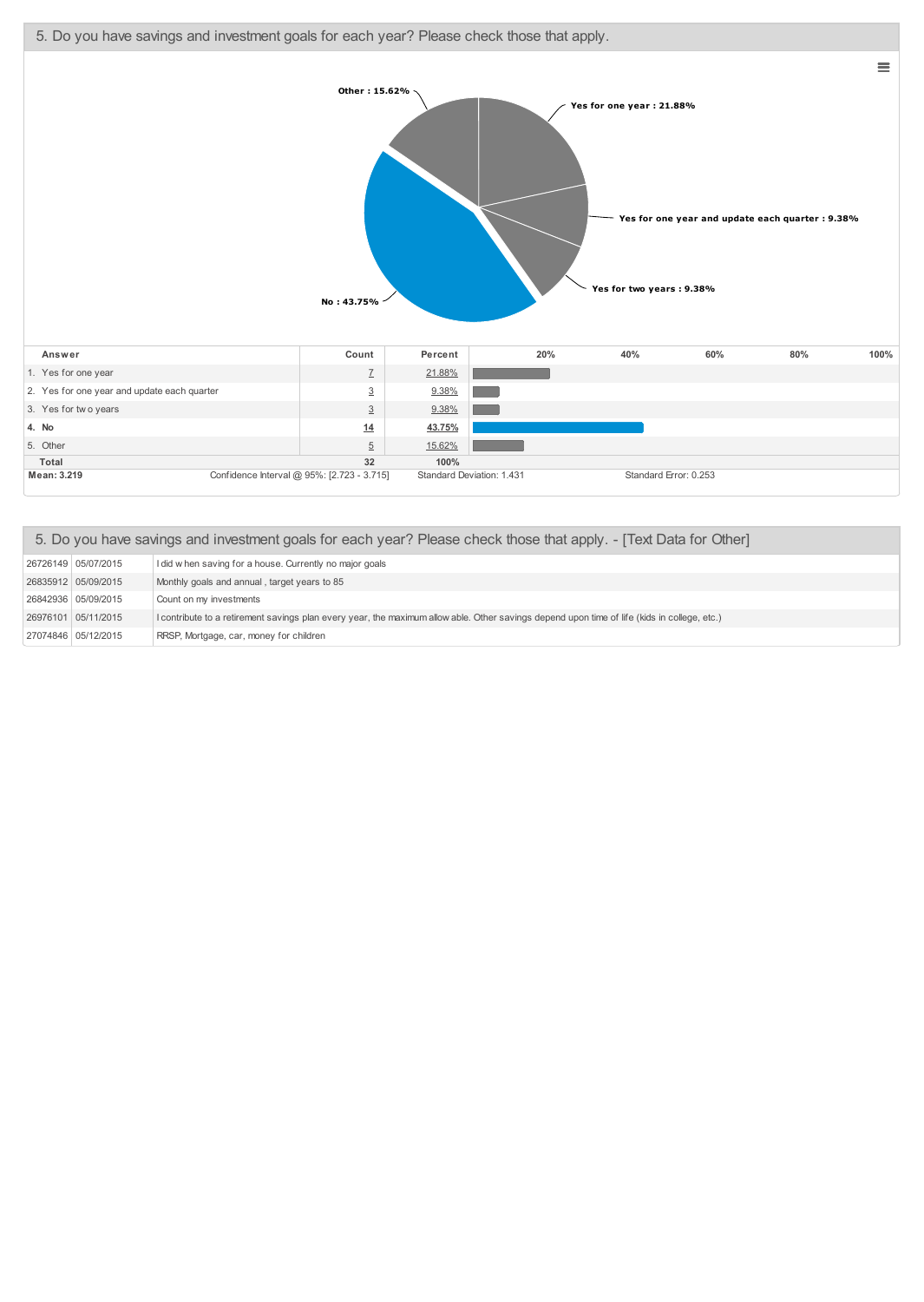6. What knowledge are you seeking to help you to take control of your finances with confidence, save for the future and build wealth? Please check all that apply.



6. What knowledge are you seeking to help you to take control of your finances with confidence, save for the future and build wealth? Please check all that apply. - [Text Data for Other]

| 26707991 05/07/2015 | good source of income                            |
|---------------------|--------------------------------------------------|
| 26948036 05/11/2015 | none                                             |
| 26962684 05/11/2015 | A person to outsource this to.                   |
| 26976101 05/11/2015 | I'm not at this point. I do plan with my spouse. |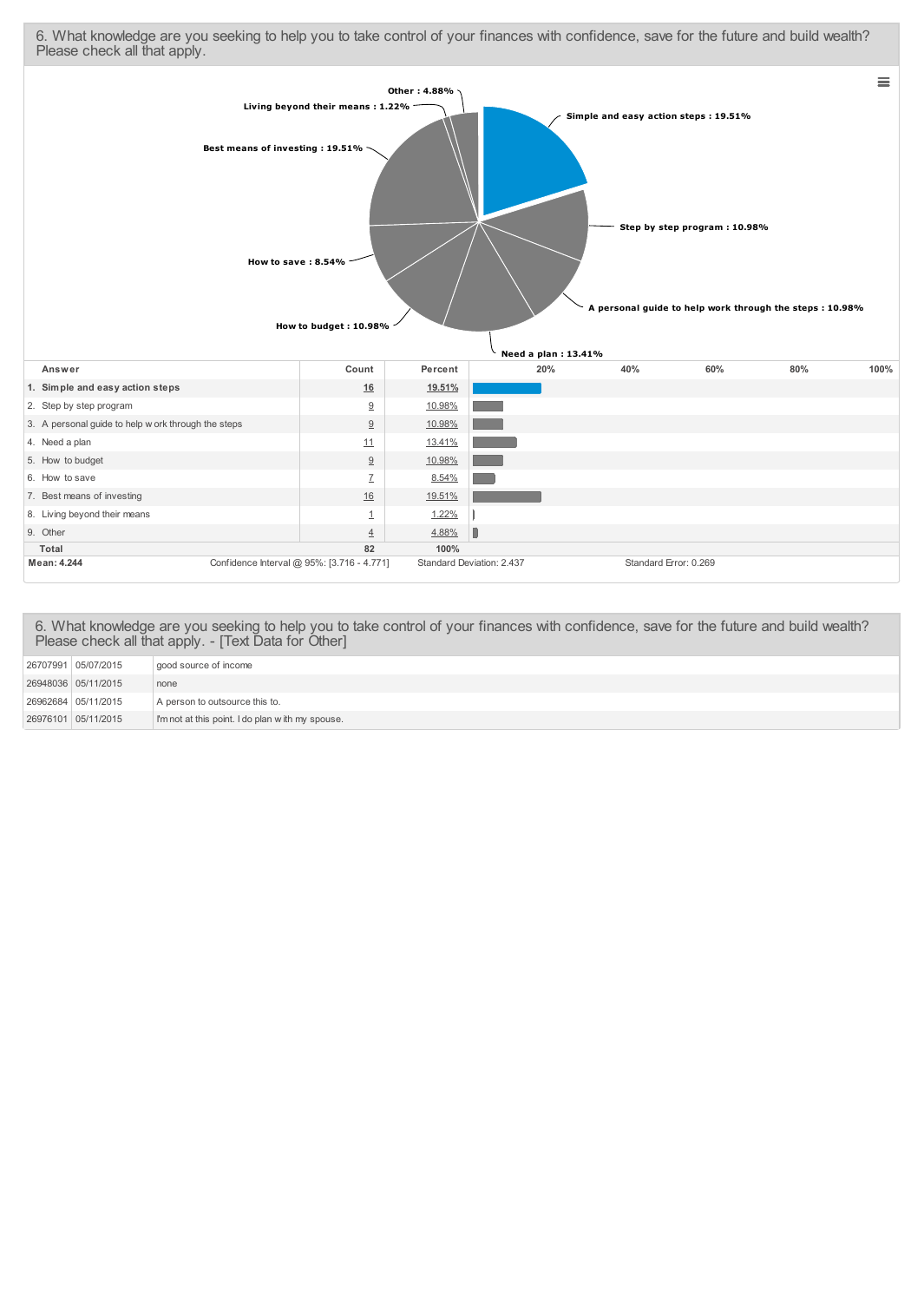| 7. Please imagine a scenario where you are a young professional woman in the work force, with student loans, a line of credit and/or a<br>balance on your credit card(s). What package, for services provided by My Financial Wisdom, would most likely interest you?     |                                            |                |                           |                           |     |                                                          |     |          |
|---------------------------------------------------------------------------------------------------------------------------------------------------------------------------------------------------------------------------------------------------------------------------|--------------------------------------------|----------------|---------------------------|---------------------------|-----|----------------------------------------------------------|-----|----------|
| : C Five 90-minute sessions including those activities d : 21.05%<br>je B Three 90-minute sessions where we analyze your curren  : 36.84%                                                                                                                                 |                                            |                | None of the above.: 2.63% |                           |     | Package A One 90-minute session where we analyze your ci |     | $\equiv$ |
| Answer                                                                                                                                                                                                                                                                    |                                            | Count          | Percent                   | 20%                       | 40% | 60%                                                      | 80% | 100%     |
| Package A One 90-minute session where we analyze<br>your current financial situation, review a month by<br>month cash flow for the next 12 months, and discuss<br>ways to improve your future financial situation.                                                        |                                            | 15             | 39.47%                    |                           |     |                                                          |     |          |
| Package B Three 90-minute sessions where we analyze<br>your current financial situation, review a month by month<br>2. cash flow for the next 12 months, dream big, set goals,<br>design a plan to achieve those goals and review the financial<br>aspects of your goals. |                                            | 14             | 36.84%                    |                           |     |                                                          |     |          |
| Package C Five 90-minute sessions including those activities<br>described in Package A and B, plus a step by step analysis<br>3. to help you to achieve your goals as outlined in Package B<br>and take control of your finances with confidence and build<br>w ealth.    |                                            | 8              | 21.05%                    |                           |     |                                                          |     |          |
| 4. None of the above.                                                                                                                                                                                                                                                     |                                            | $\overline{1}$ | 2.63%                     |                           |     |                                                          |     |          |
| Total                                                                                                                                                                                                                                                                     |                                            | 38             | 100%                      |                           |     |                                                          |     |          |
| Mean: 1.868                                                                                                                                                                                                                                                               | Confidence Interval @ 95%: [1.600 - 2.137] |                |                           | Standard Deviation: 0.844 |     | Standard Error: 0.137                                    |     |          |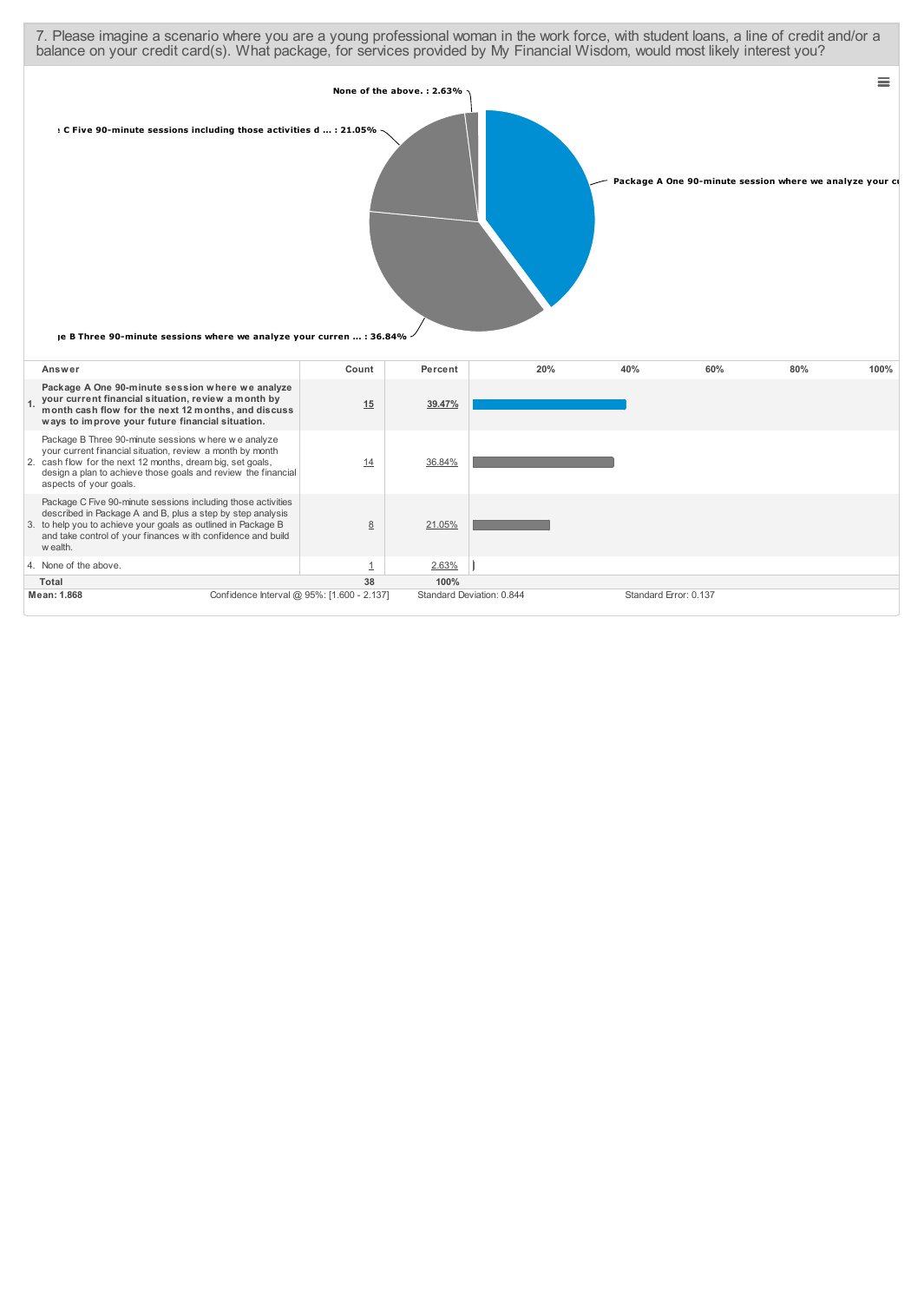8. At the prices identified below, please select the package, for services provided by My Financial Wisdom, that you would most likely purchase.

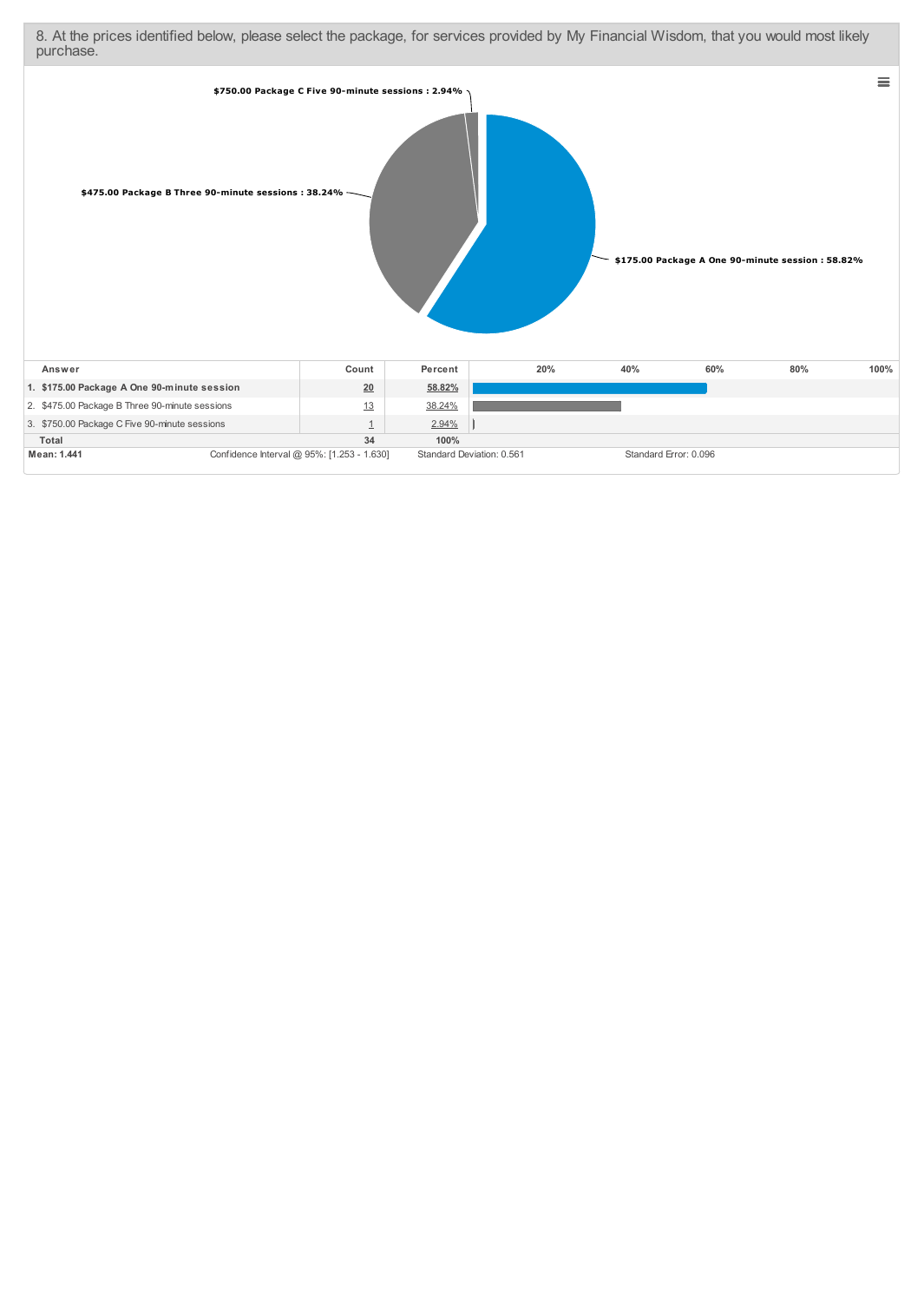| 9. Services at My Financial Wisdom are provided by the founder, a smart money enthusiast and designated accountant with over 30<br>years of financial planning and accounting experience in the corporate sector in Canada and abroad. She holds degrees in<br>mathematics and business administration and has successfully completed the Canadian Securities Course. For the services described<br>in item 7 above, are you more likely to retain a certified financial planner or My Financial Wisdom? |                                            |                           |     |                                       |     |     |          |
|----------------------------------------------------------------------------------------------------------------------------------------------------------------------------------------------------------------------------------------------------------------------------------------------------------------------------------------------------------------------------------------------------------------------------------------------------------------------------------------------------------|--------------------------------------------|---------------------------|-----|---------------------------------------|-----|-----|----------|
|                                                                                                                                                                                                                                                                                                                                                                                                                                                                                                          | My Financial Wisdom: 87.88%                |                           |     | A certified financial planner: 12.12% |     |     | $\equiv$ |
| Answer                                                                                                                                                                                                                                                                                                                                                                                                                                                                                                   | Count                                      | Percent                   | 20% | 40%                                   | 60% | 80% | 100%     |
| 1. A certified financial planner                                                                                                                                                                                                                                                                                                                                                                                                                                                                         | $\overline{4}$                             | 12.12%                    |     |                                       |     |     |          |
| 2. My Financial Wisdom                                                                                                                                                                                                                                                                                                                                                                                                                                                                                   | 29                                         | 87.88%                    |     |                                       |     |     |          |
| <b>Total</b>                                                                                                                                                                                                                                                                                                                                                                                                                                                                                             | 33                                         | 100%                      |     |                                       |     |     |          |
| Mean: 1.879                                                                                                                                                                                                                                                                                                                                                                                                                                                                                              | Confidence Interval @ 95%: [1.766 - 1.992] | Standard Deviation: 0.331 |     | Standard Error: 0.058                 |     |     |          |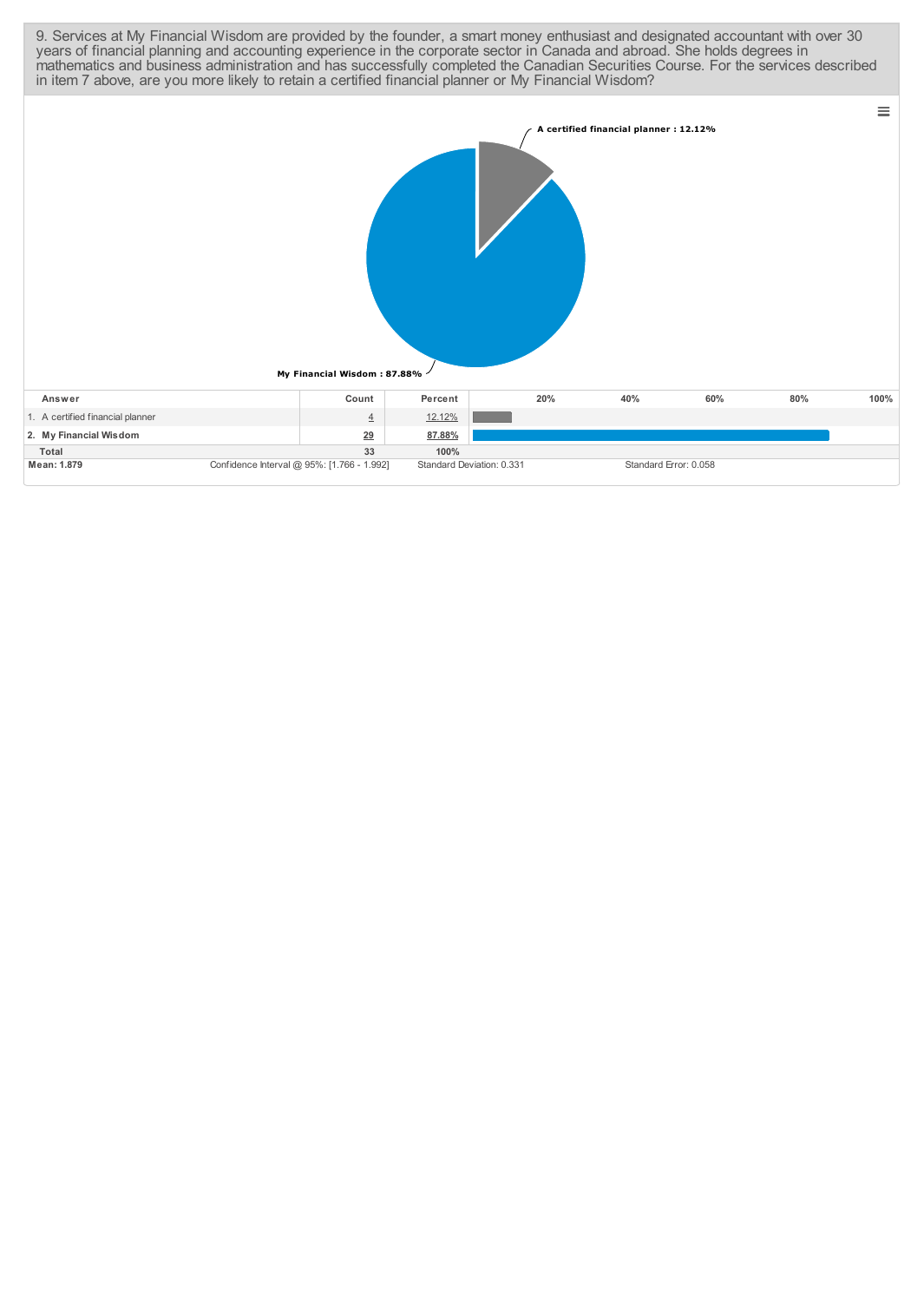10. Would you attend continuing education seminars designed to educate women about personal financial planning? Please check those that apply.  $\equiv$ 



| Mean: 3.781                                                        | Confidence Interval @ 95%: [3.107 - 4.456] |                |               | Standard Deviation: 1.947 | Standard Error: 0.344 |  |
|--------------------------------------------------------------------|--------------------------------------------|----------------|---------------|---------------------------|-----------------------|--|
| Total                                                              |                                            | 32             | 100%          |                           |                       |  |
| 7. Other                                                           |                                            | $\overline{4}$ | 12.50%        |                           |                       |  |
| 6. No                                                              |                                            | 5              | 15.62%        |                           |                       |  |
| 5. Yes, if I could bring a female friend along with me.            |                                            |                | 3.12%         |                           |                       |  |
| Yes, if the seminars were designed as an easy to follow<br>program |                                            | 4              | 12.50%        |                           |                       |  |
| 3. Yes, if the seminars were affordable                            |                                            | 10             | 31.25%        |                           |                       |  |
| 2. Yes, I would like to attend one or two sessions                 |                                            | $\overline{4}$ | 12.50%        |                           |                       |  |
| 1. Yes                                                             |                                            | $\overline{4}$ | <u>12.50%</u> |                           |                       |  |

|  | 10. Would you attend continuing education seminars designed to educate women about personal financial planning? Please check<br>those that apply. - [Text Data for Other] |
|--|---------------------------------------------------------------------------------------------------------------------------------------------------------------------------|
|  |                                                                                                                                                                           |

| 26948036 05/11/2015 | occasionally yes            |
|---------------------|-----------------------------|
| 26842326 05/09/2015 | undecidedonly save for TFSA |
| 26726149 05/07/2015 | depends on the topic        |
| 26707991 05/07/2015 | not sure                    |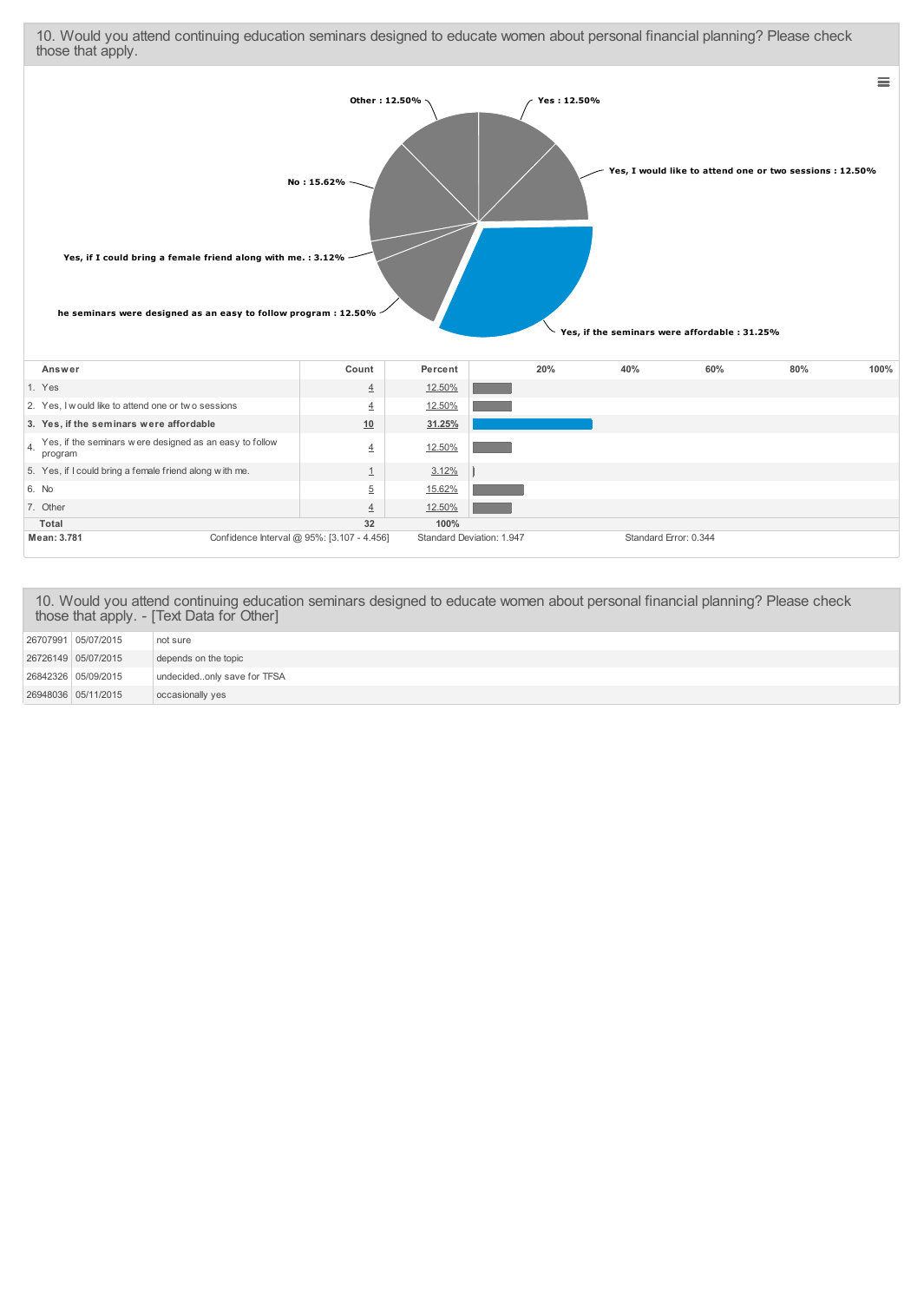11. Have you and would you entertain being a member of an investment club (for women only) designed for group learning about investing? Please check those that apply.



11. Have you and would you entertain being a member of an investment club (for women only) designed for group learning about investing? Please check those that apply. - [Text Data for Other]

<sup>26842326</sup> 05/09/2015 not comfortable w ith investing

<sup>26976101</sup> 05/11/2015 I am w orking w ith w omen to create know ledgeable investors and a pipeline of w omen supporting other w omen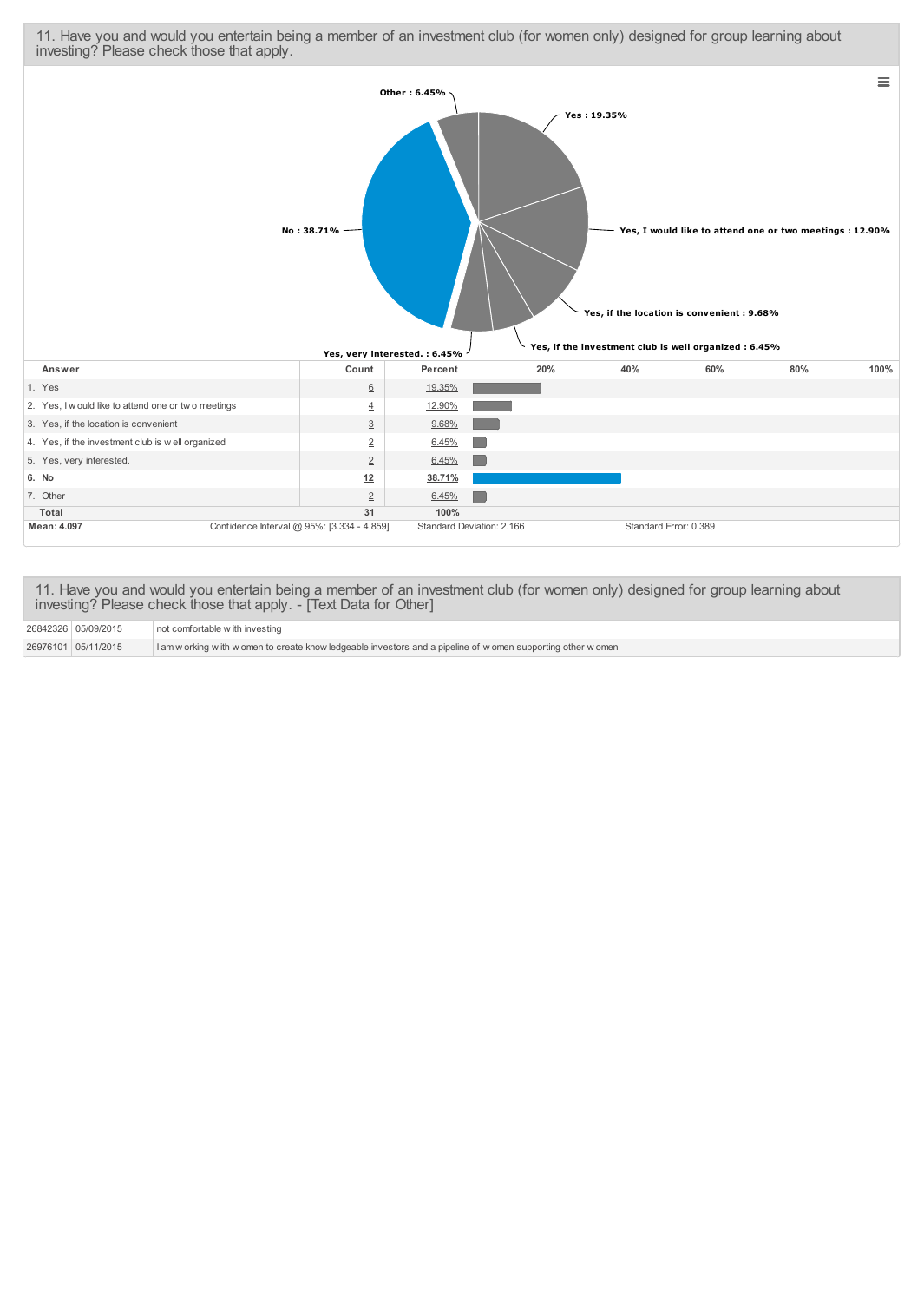

| 12. It is said that "not measured, not managed". Do you have a family or personal budget? - [Text Data for Other] |                                                                                                                                   |  |  |  |  |  |
|-------------------------------------------------------------------------------------------------------------------|-----------------------------------------------------------------------------------------------------------------------------------|--|--|--|--|--|
| 26604312 05/06/2015                                                                                               | Began one but did not follow up with it outside support is crucial                                                                |  |  |  |  |  |
| 26726149 05/07/2015                                                                                               | not a set budget but we are careful with our money. Any purchases outside of daily living expenses are discussed and agreed upon. |  |  |  |  |  |
| 26850147 05/09/2015                                                                                               | Yes but not consistent, and long term enough.                                                                                     |  |  |  |  |  |
| 26976101 05/11/2015                                                                                               | I don't have one that is w ritten, but I know my income and outflow and plan accordingly.                                         |  |  |  |  |  |
| 27074846 05/12/2015                                                                                               | We have one but it changes depending on w hat comes up                                                                            |  |  |  |  |  |
| 27122325 05/13/2015                                                                                               | Month to Month                                                                                                                    |  |  |  |  |  |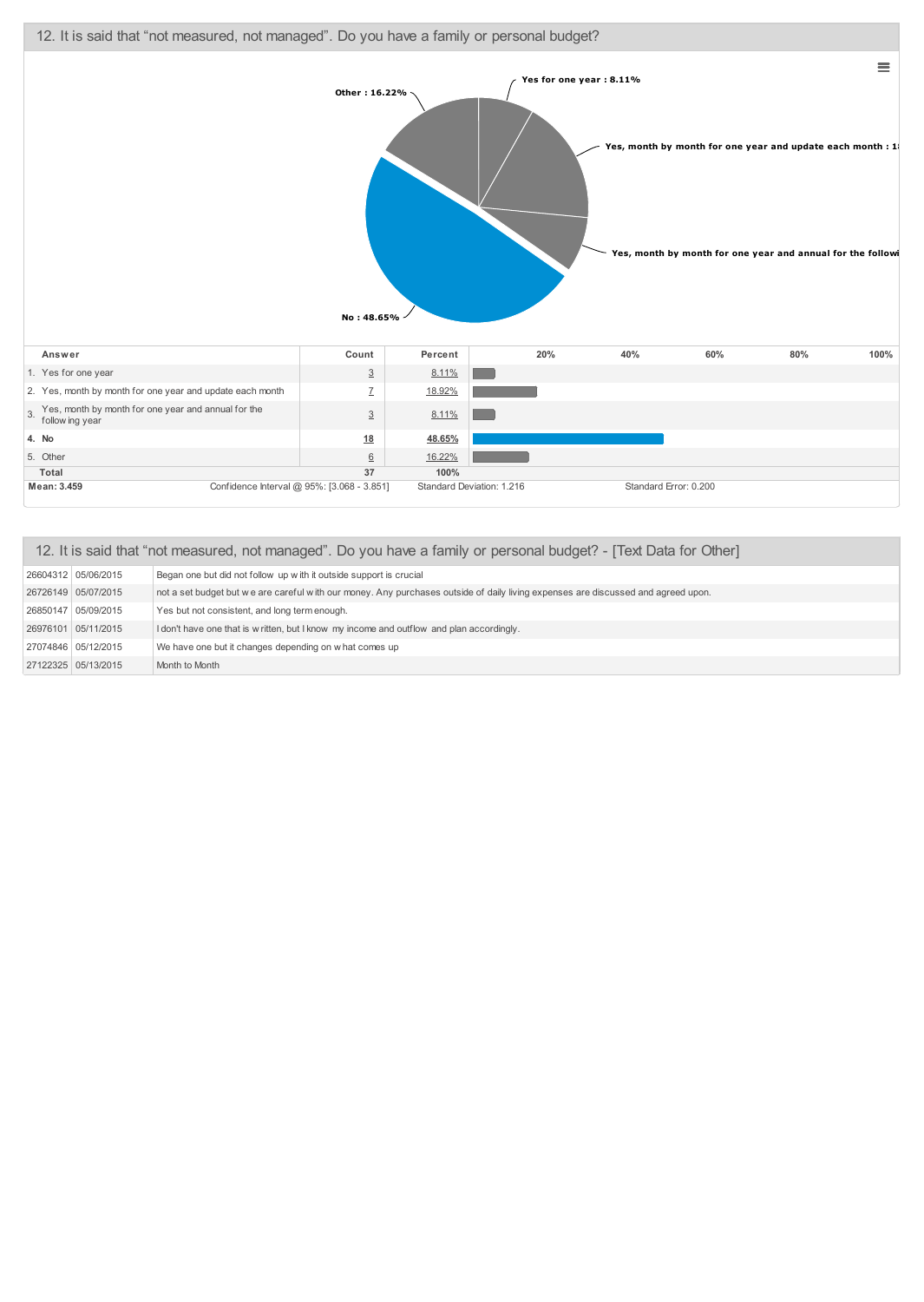

| 13. Which social media sites do you use regularly? Please check all that apply. - [Text Data for Other] |  |
|---------------------------------------------------------------------------------------------------------|--|
|---------------------------------------------------------------------------------------------------------|--|

27074846 05/12/2015 None On the computer all day long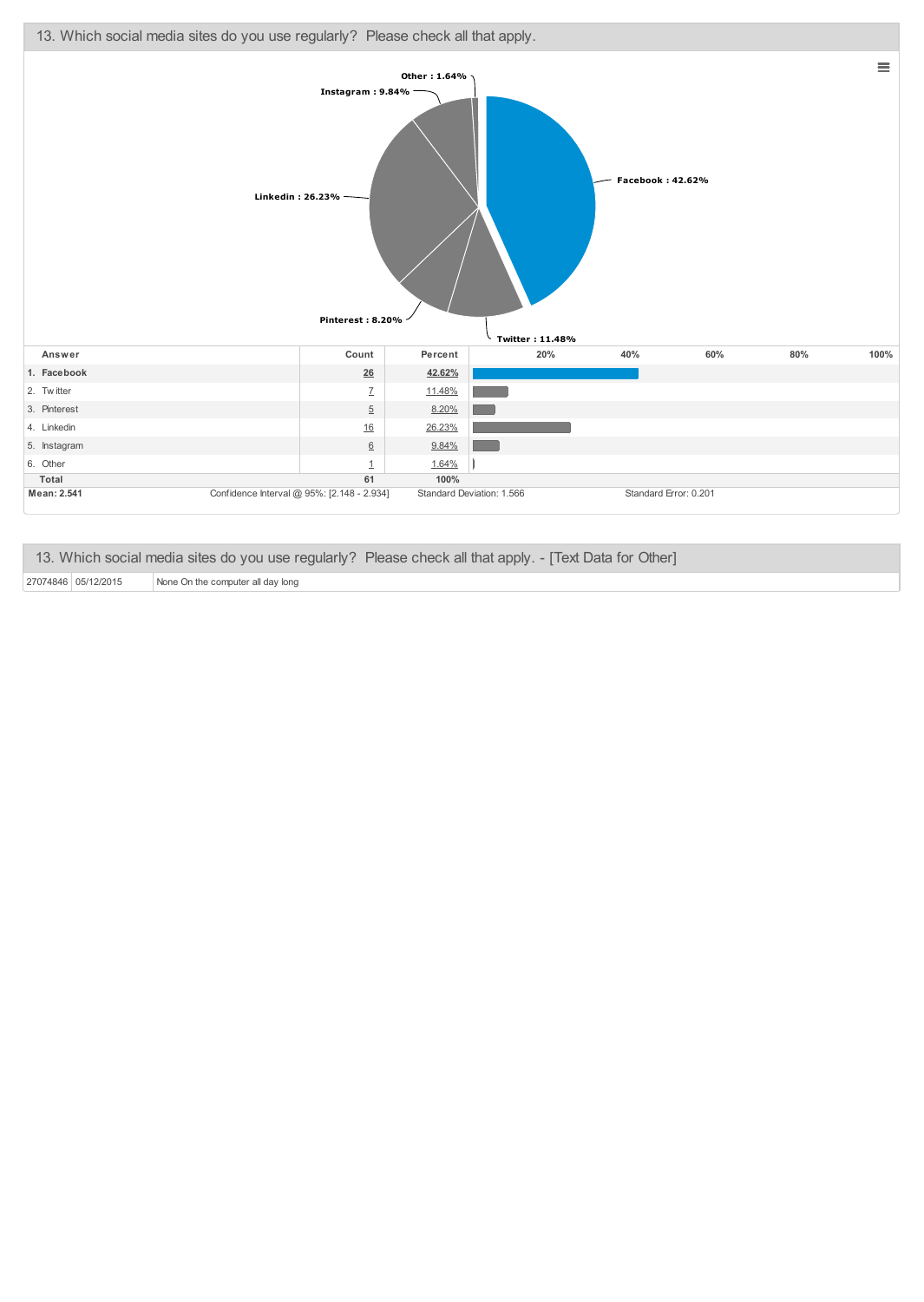

| 14. Please identify your favourite sources for information. Please check all that apply. - [Text Data for Other] |                    |  |
|------------------------------------------------------------------------------------------------------------------|--------------------|--|
| 26707991 05/07/2015                                                                                              | books              |  |
| 26726149 05/07/2015                                                                                              | magazines          |  |
| 26842326 05/09/2015                                                                                              | what type of info? |  |
| 26846703 05/09/2015                                                                                              | husband            |  |
| 26898141 05/10/2015                                                                                              | TV                 |  |
| 26976101 05/11/2015                                                                                              | Online magazines.  |  |
| 27122325 05/13/2015                                                                                              | Facebook           |  |
| 27835653 05/22/2015                                                                                              | TV new s           |  |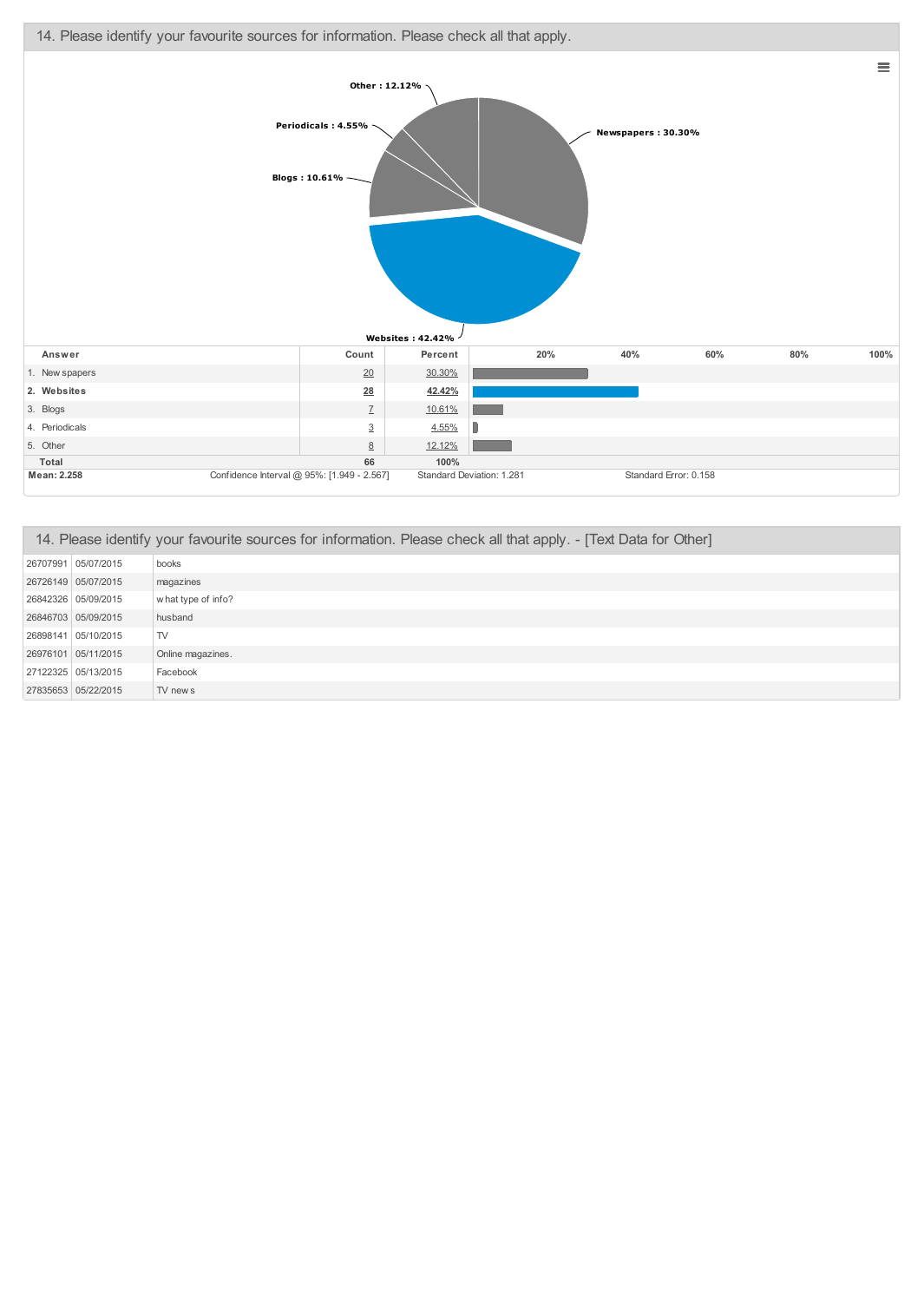15. If you were looking to improve in this area or address your financial concerns, where would you look for these services? Please check all that apply.



15. If you were looking to improve in this area or address your financial concerns, where would you look for these services? Please check all that apply. - [Text Data for Other]

| 26556438 05/05/2015 | Career Coach or a Life Coach who deals with financial issues. |
|---------------------|---------------------------------------------------------------|
| 27074846 05/12/2015 | <b>Bank Financial Planner</b>                                 |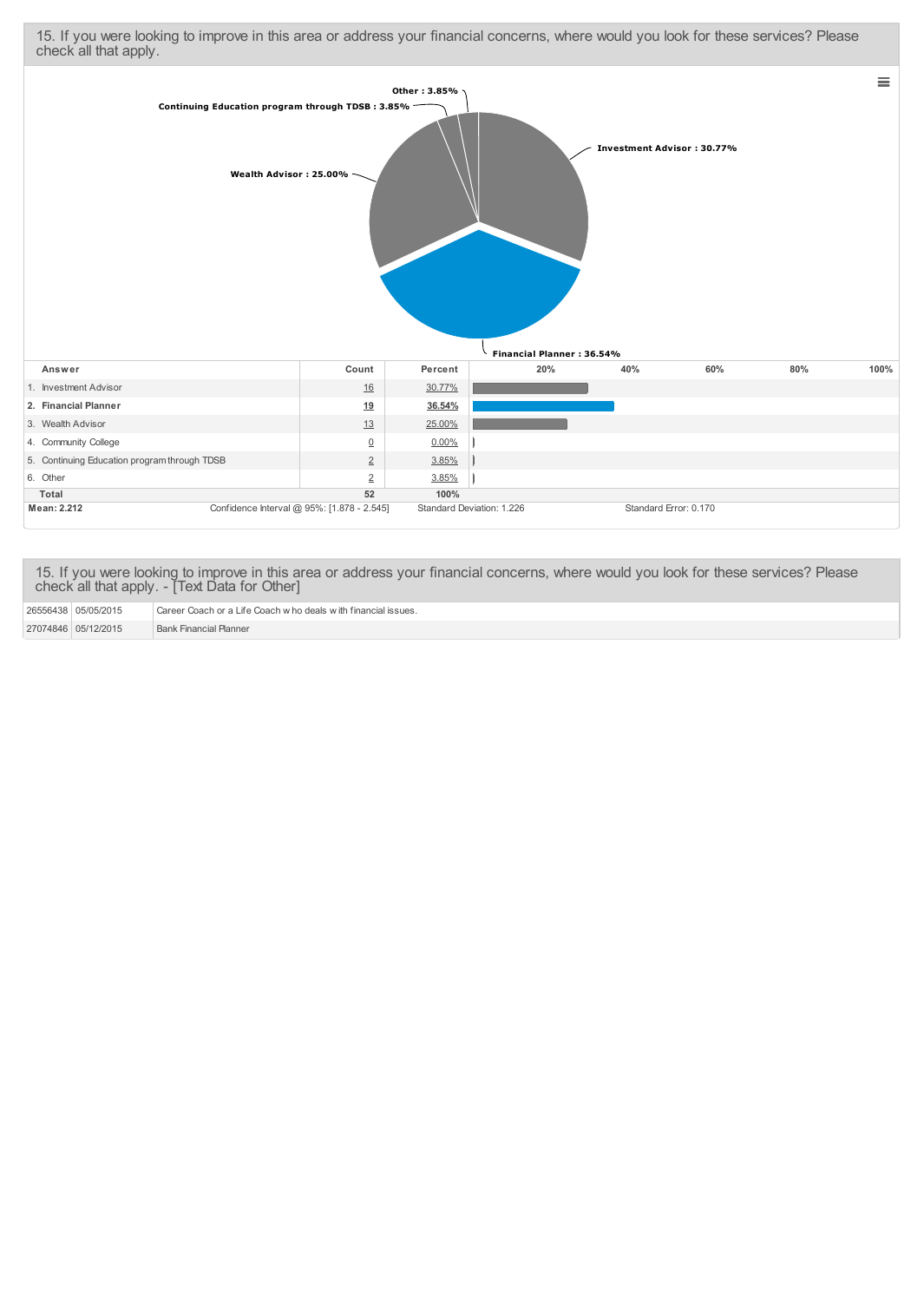16. Where would you look to find information about my services? Please check all that apply.



**Mean: 3.722** Confidence Interval @ 95%: [3.272 - 4.172] Standard Deviation: 1.687 Standard Error: 0.230 **Total 54 100%**

7. Other [7](http://www.questionpro.com/a/showResponseEditor.do?mode=execute&questionID=41091643&answerID=206890974) [12.96%](javascript:Bubble.showTip()

| 16. Where would you look to find information about my services? Please check all that apply. - [Text Data for Other] |                                                                                                       |  |
|----------------------------------------------------------------------------------------------------------------------|-------------------------------------------------------------------------------------------------------|--|
| 26556438 05/05/2015                                                                                                  | Facebook or w ord of mouth.                                                                           |  |
| 26712891 05/07/2015                                                                                                  | Emails new sletters                                                                                   |  |
| 26842936 05/09/2015                                                                                                  | Word of mouth                                                                                         |  |
| 26962684 05/11/2015                                                                                                  | Social media                                                                                          |  |
| 26976101 05/11/2015                                                                                                  | Word of mouth w ould be most pow erful to me with regard to trusted financial information and support |  |
| 27057600 05/12/2015                                                                                                  | email                                                                                                 |  |
| 27122325 05/13/2015                                                                                                  | Facebook                                                                                              |  |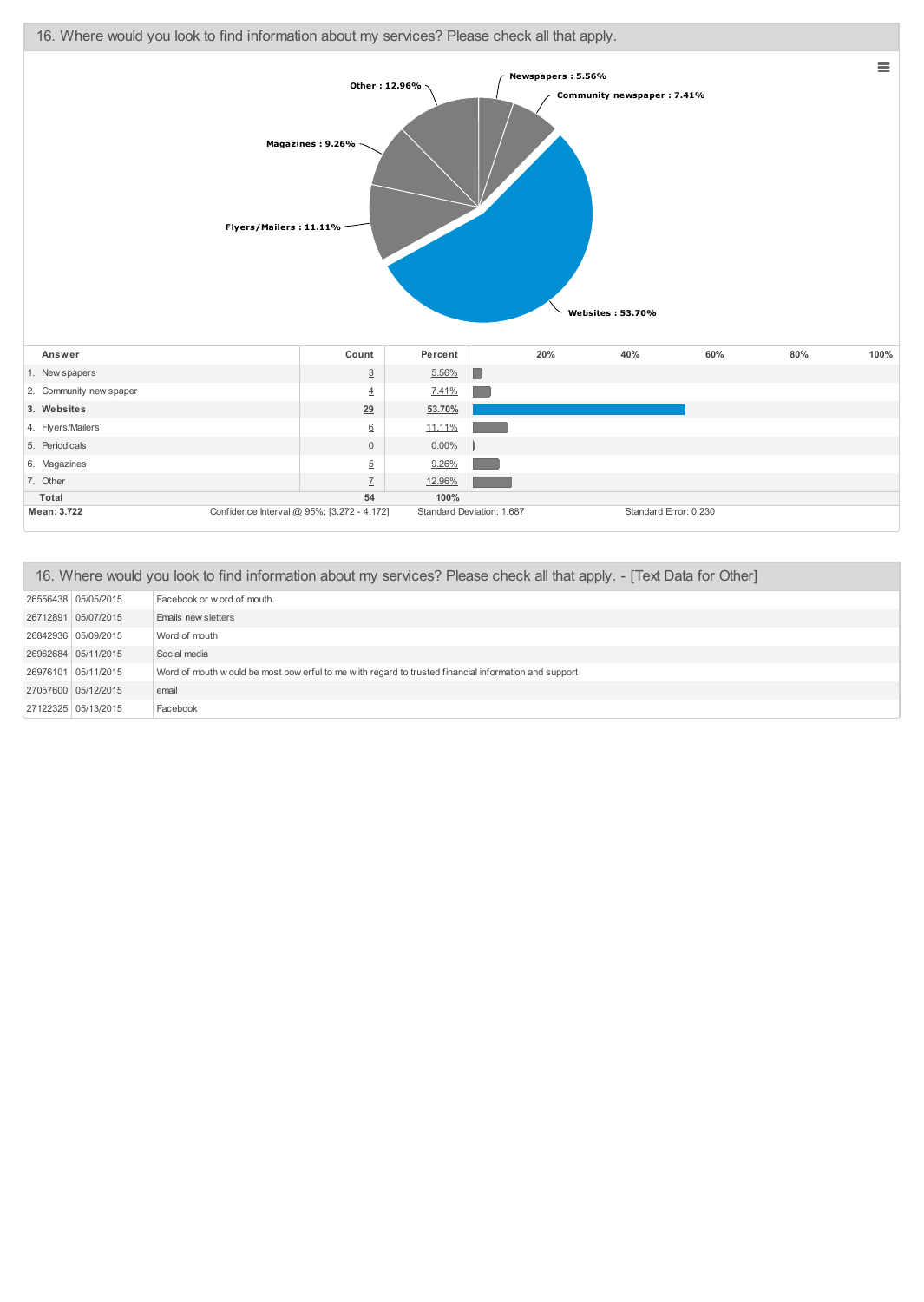|          |                       | 17. If you selected Websites in Question 16, which search words would you use? Please specify. |
|----------|-----------------------|------------------------------------------------------------------------------------------------|
|          | 26554658 05/05/2015   |                                                                                                |
|          | 26556438 05/05/2015   | Coach, financial, advisor, investments, planning                                               |
|          | 26604312 05/06/2015   | Help with my finances, Financial planner,                                                      |
|          | 26640637 05/06/2015   | financial planning for women                                                                   |
| 26707991 | 05/07/2015            | financial planning investments                                                                 |
| 26709929 | 05/07/2015            | financial planning counselling                                                                 |
| 26710809 | 05/07/2015            | "female friendly budgeting"                                                                    |
| 26712891 | 05/07/2015            | Women's financial health toronto                                                               |
|          | 26713379 05/07/2015   | How to retire early                                                                            |
|          | 26715598 05/07/2015   |                                                                                                |
| 26715644 | 05/07/2015            |                                                                                                |
|          | 26721502 05/07/2015   | Budget, financial advice                                                                       |
|          | 26726149 05/07/2015   | program for getting finances in order, best w ay to save, money help                           |
|          | 26835912 05/09/2015   | <b>Financial Wisdom</b>                                                                        |
|          | 26842326 05/09/2015   | firefox, google                                                                                |
|          | 26842480 05/09/2015   | financial planning, w omen                                                                     |
|          | 26842936 05/09/2015   | Money managing, investing in my future                                                         |
|          | 26846703 05/09/2015   | financial advisors                                                                             |
|          | 26850147   05/09/2015 | Saving money expert, investment, financial advisor/specialist.                                 |
|          | 26867508 05/10/2015   | how to become financially independant                                                          |
|          | 26898141 05/10/2015   | your name and services                                                                         |
|          | 26898427 05/10/2015   | finanial planner in Toronto                                                                    |
|          | 26934742 05/11/2015   | Financial advise toronto                                                                       |
|          | 26936334 05/11/2015   |                                                                                                |
|          | 26944426 05/11/2015   | financial advise, budgetting                                                                   |
|          | 26948036 05/11/2015   | financial planning                                                                             |
| 26950388 | 05/11/2015            | Google searchlooking for informaion about specific topics                                      |
|          | 26962684 05/11/2015   |                                                                                                |
|          | 26968645 05/11/2015   | w omen, financial planner, retirement                                                          |
|          | 26969116 05/11/2015   |                                                                                                |
|          | 26976101 05/11/2015   |                                                                                                |
|          | 27057600 05/12/2015   | female financial planner                                                                       |
|          | 27074846 05/12/2015   | Financial Planning made easy                                                                   |
|          | 27122325 05/13/2015   | Wealth Management                                                                              |
|          | 27210943 05/14/2015   | Financial Planner; Women; Finances;                                                            |
|          | 27724339 05/21/2015   | Financial Planning and Advisor for Women                                                       |
|          | 27835653 05/22/2015   | Investment advisor                                                                             |
|          | 28653891 06/03/2015   | financial help for w omen, investing for w omen, financial freedom                             |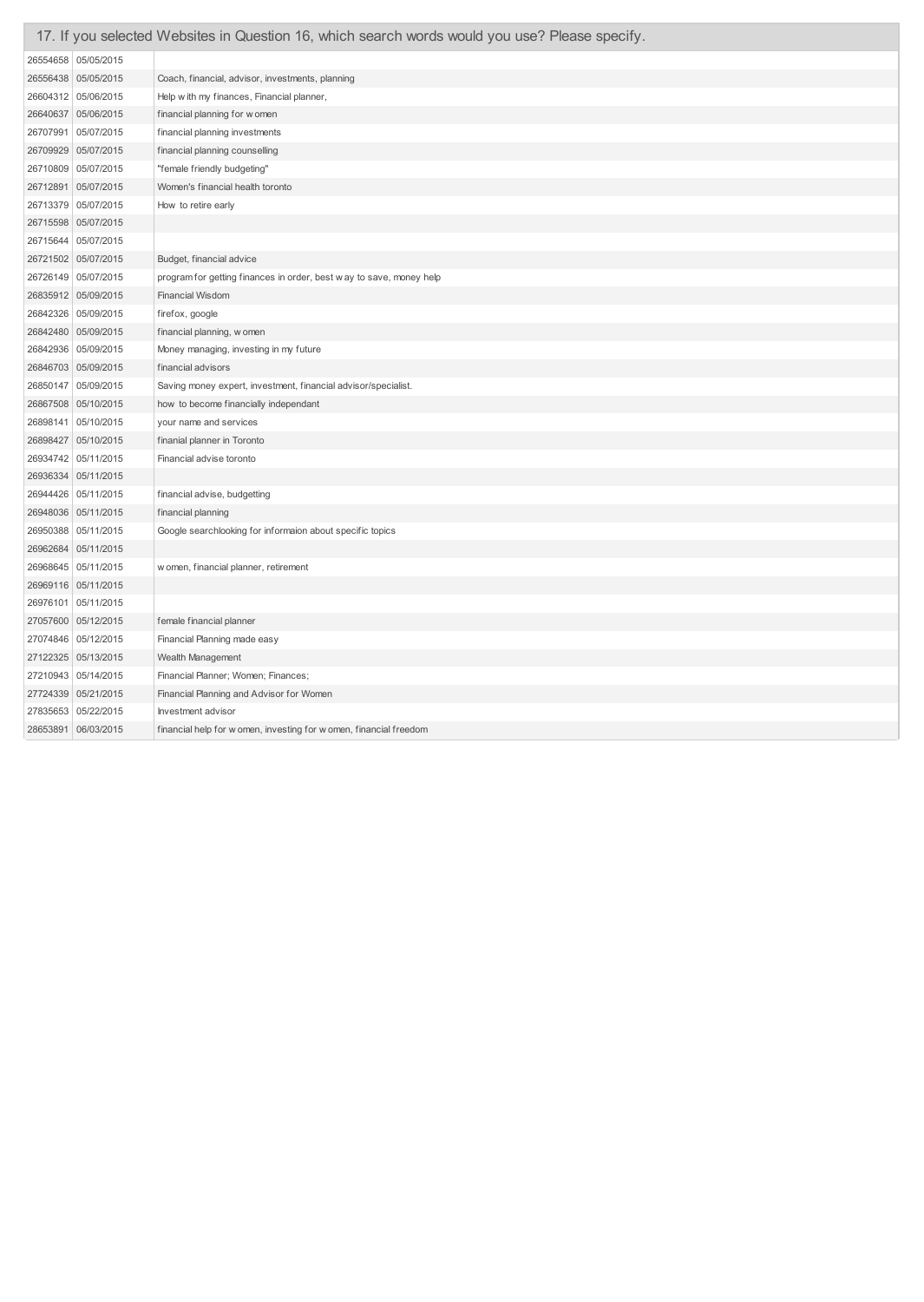

| 18. Please identify your primary leisure activities. Please check all that apply. - [Text Data for Other] |                     |                   |
|-----------------------------------------------------------------------------------------------------------|---------------------|-------------------|
|                                                                                                           | 26556438 05/05/2015 | nature walks      |
|                                                                                                           | 26726149 05/07/2015 | time w ith family |
|                                                                                                           | 26835912 05/09/2015 | Music lessons     |
|                                                                                                           | 27724339 05/21/2015 | Dancing, Movies   |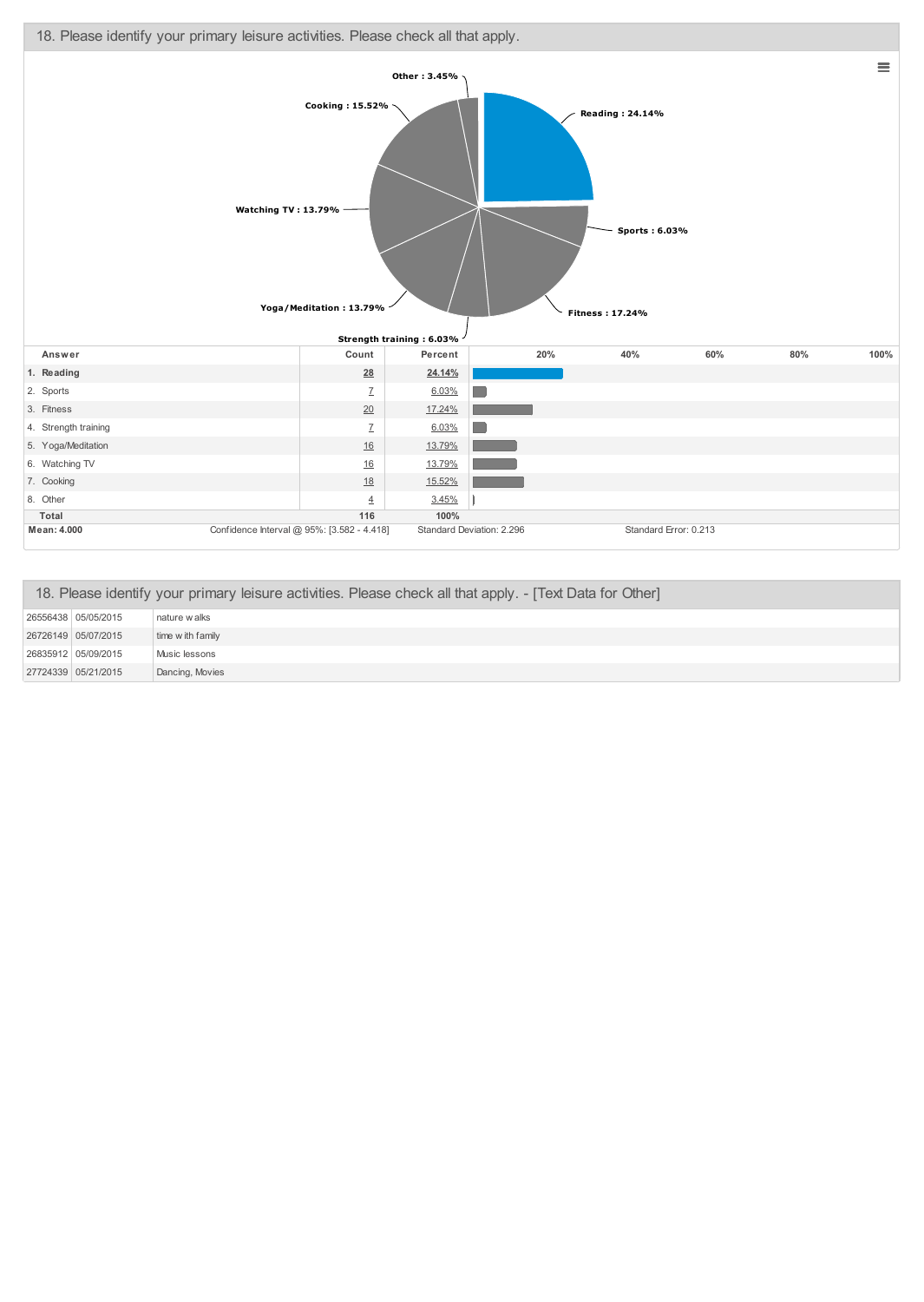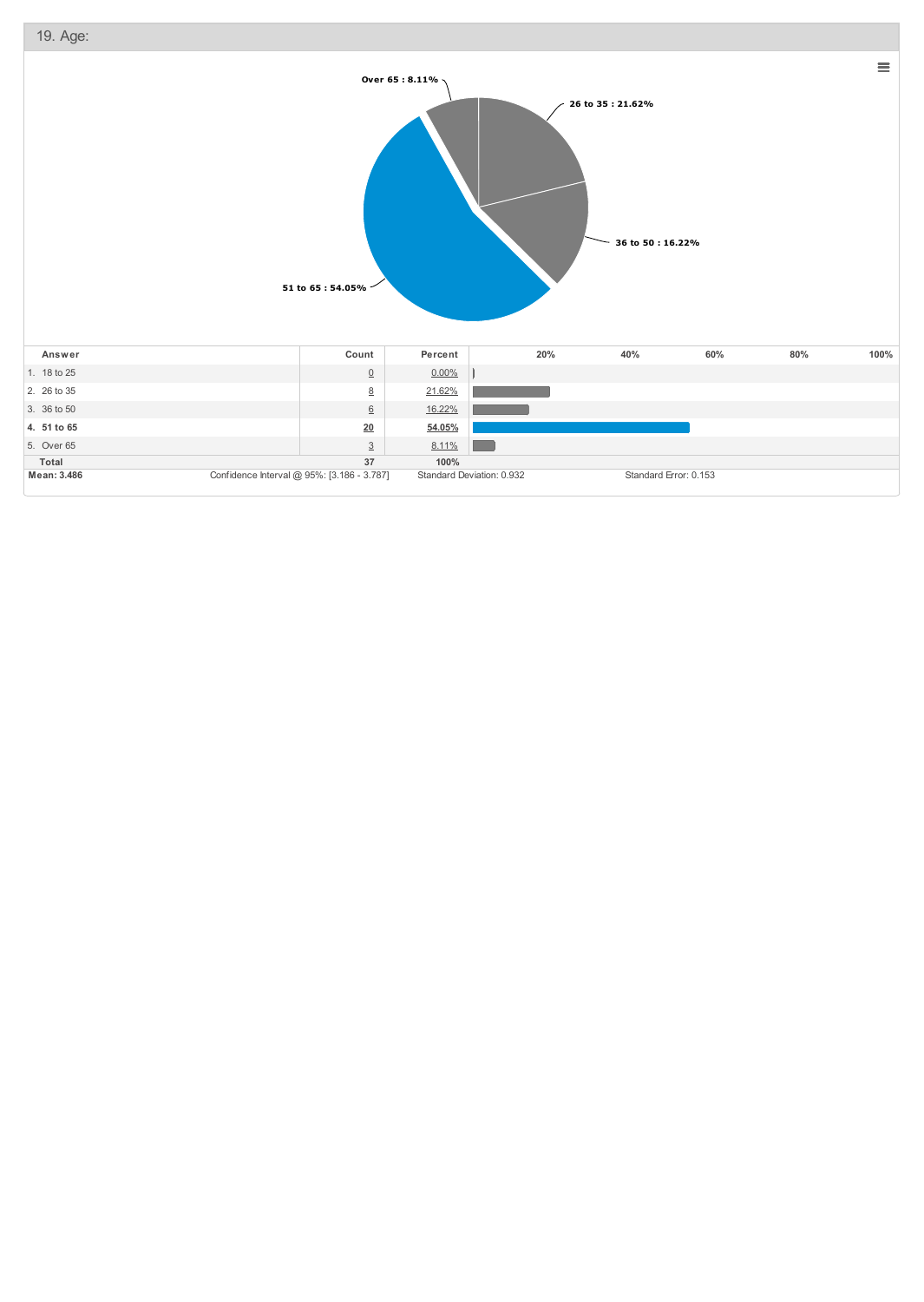

| 20. What role best describes you? Please check those that apply. - [Text Data for Other] |              |  |
|------------------------------------------------------------------------------------------|--------------|--|
| 26713379 05/07/2015                                                                      | advertising  |  |
| 26842326 05/09/2015                                                                      | semi retired |  |
| 26968645 05/11/2015                                                                      | admin        |  |
| 27835653 05/22/2015                                                                      | Researcher   |  |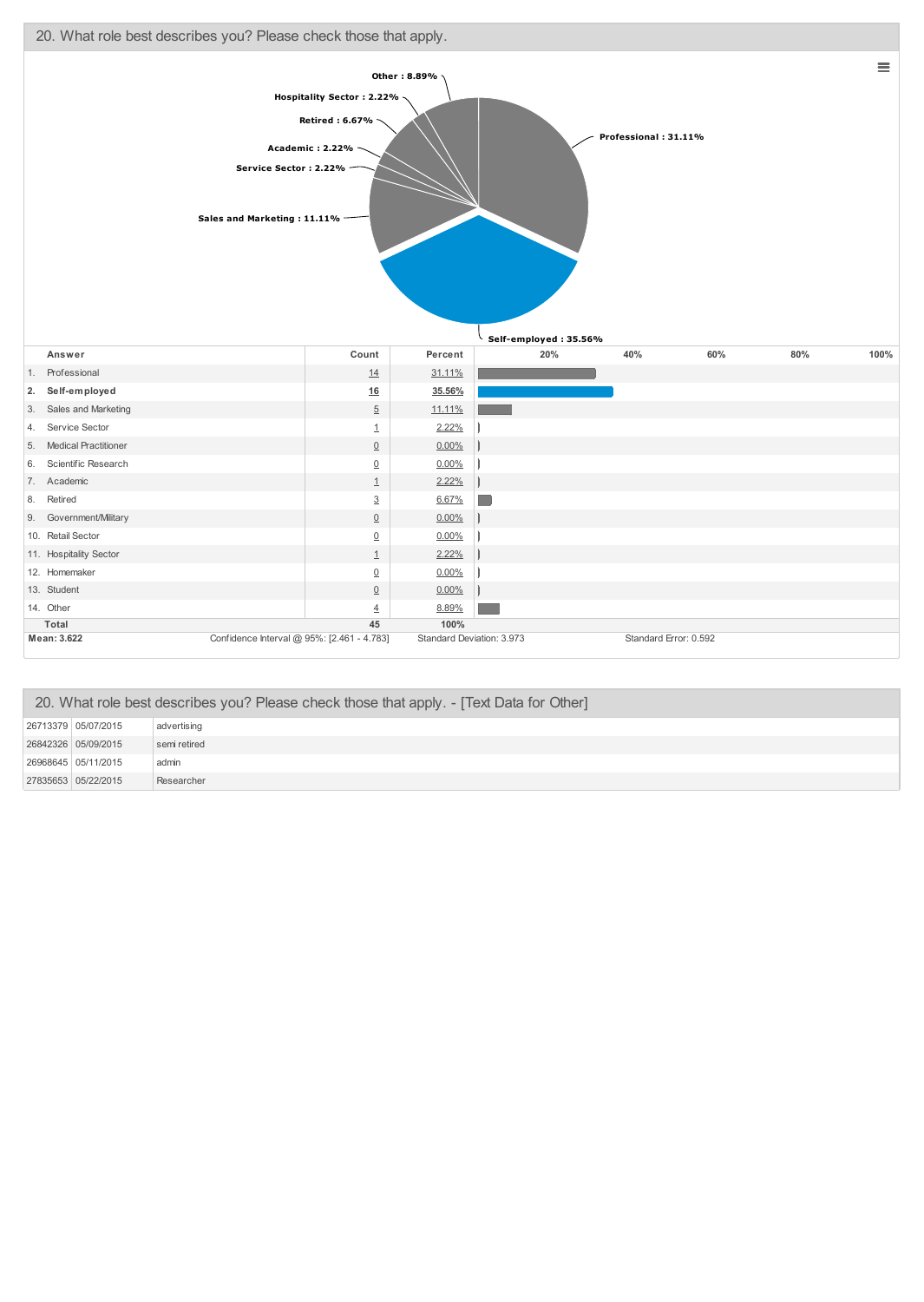

21. Which categories best describe your levels of formal education? Please check those that apply. - [Text Data for Other]

26712891 05/07/2015 Some university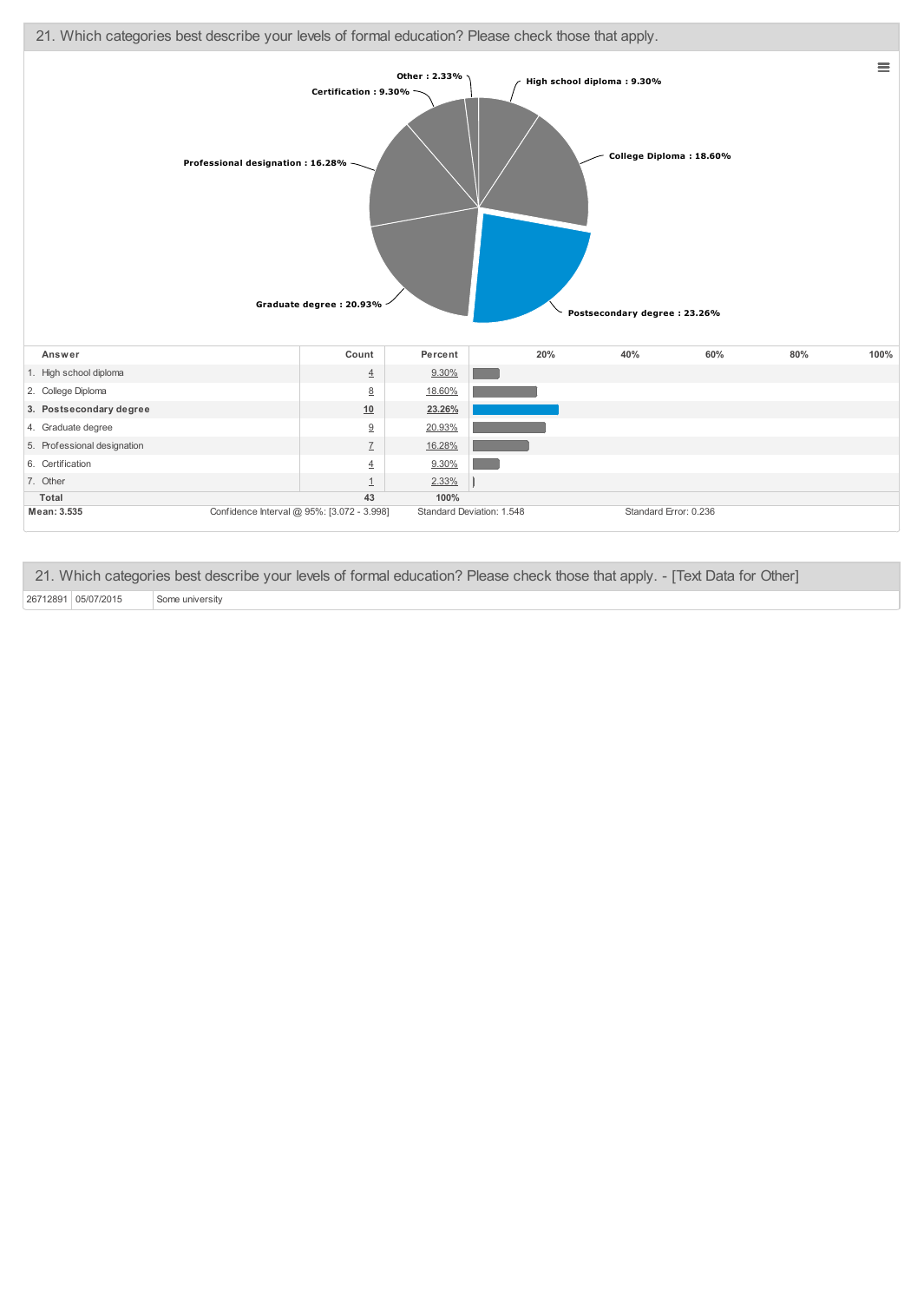

## 22. What is your marital status?

*No data to display....*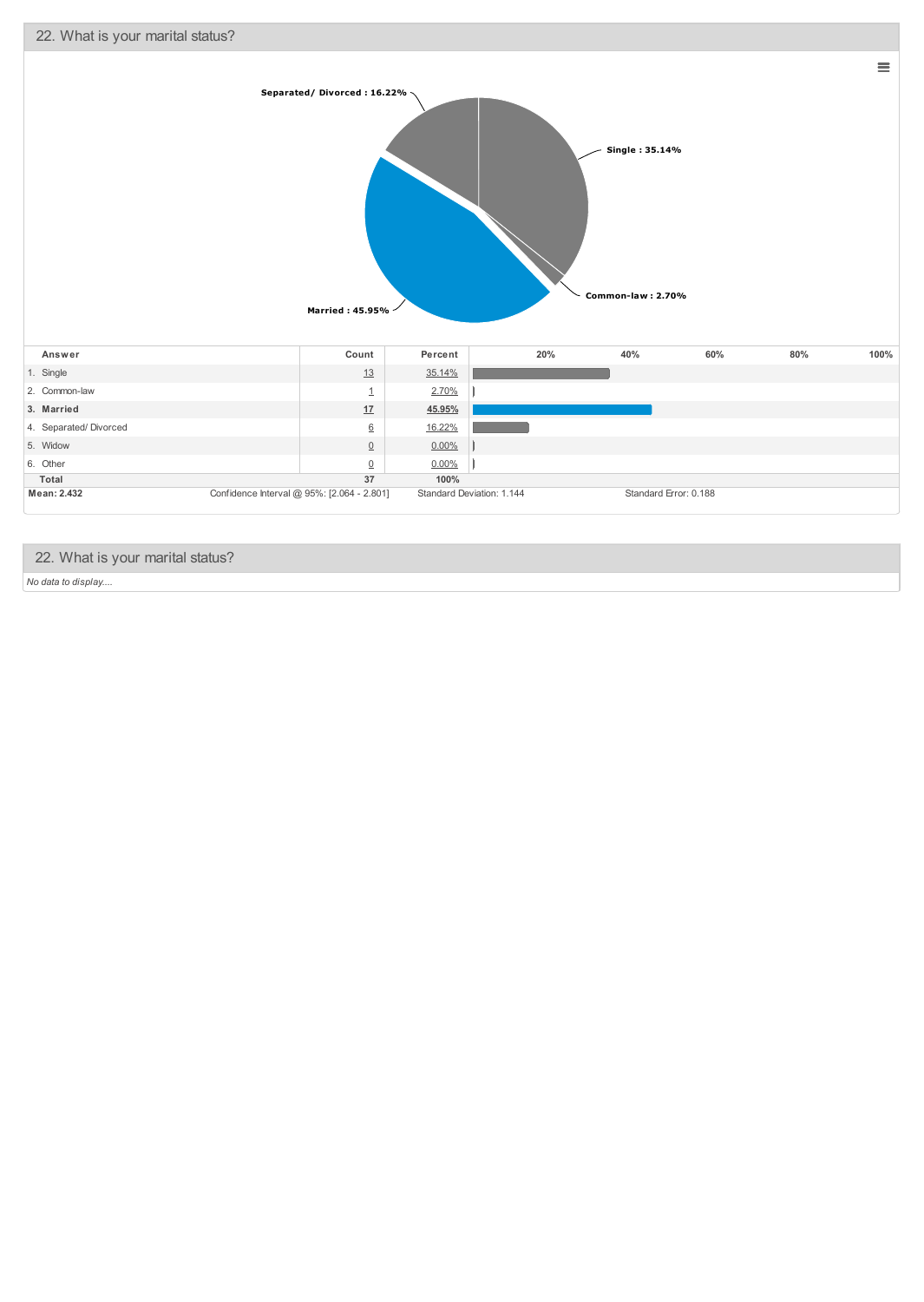

|                     | 23. Do you own or rent? - [Text Data for Other] |
|---------------------|-------------------------------------------------|
| 27122325 05/13/2015 | Live at parents home                            |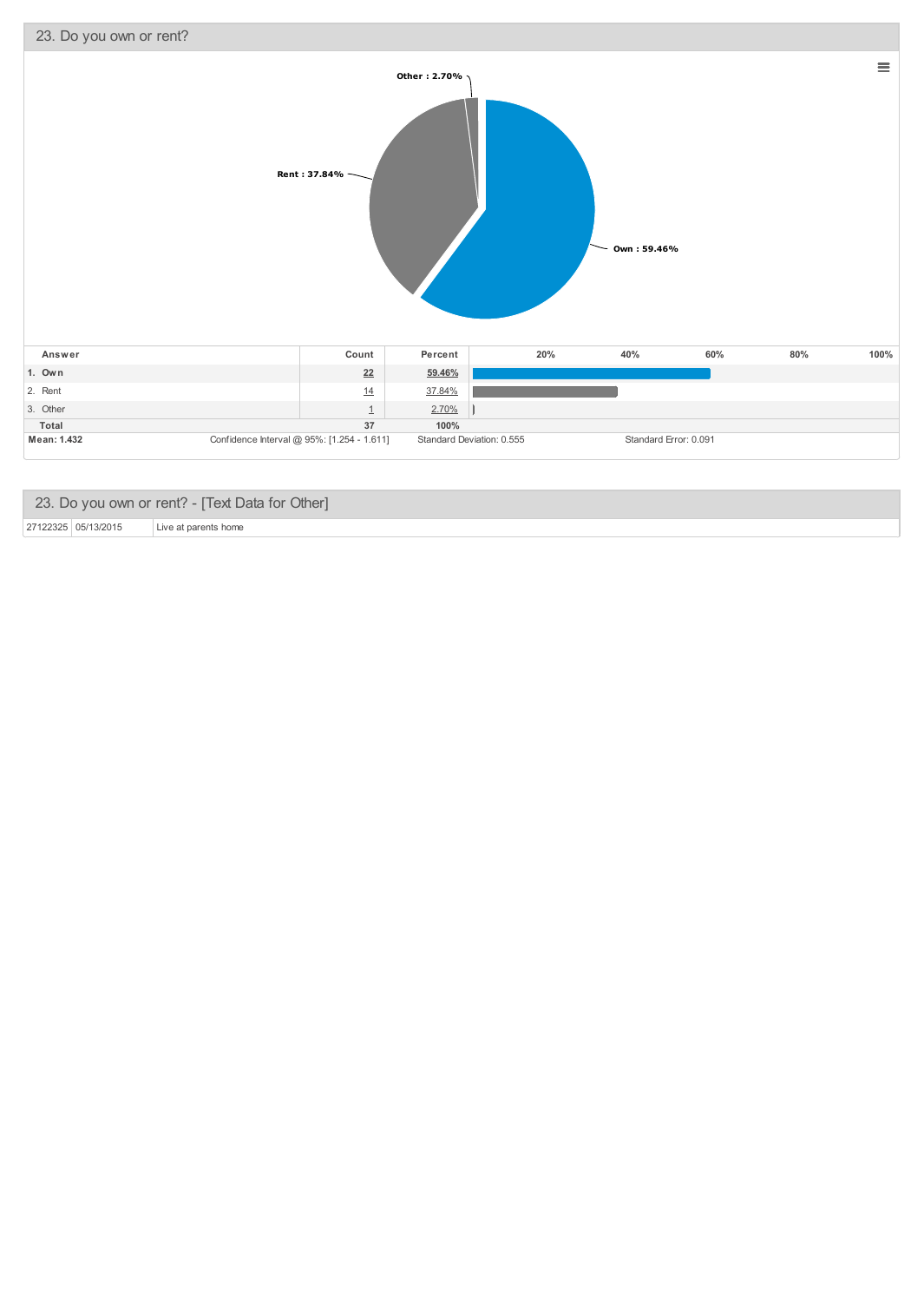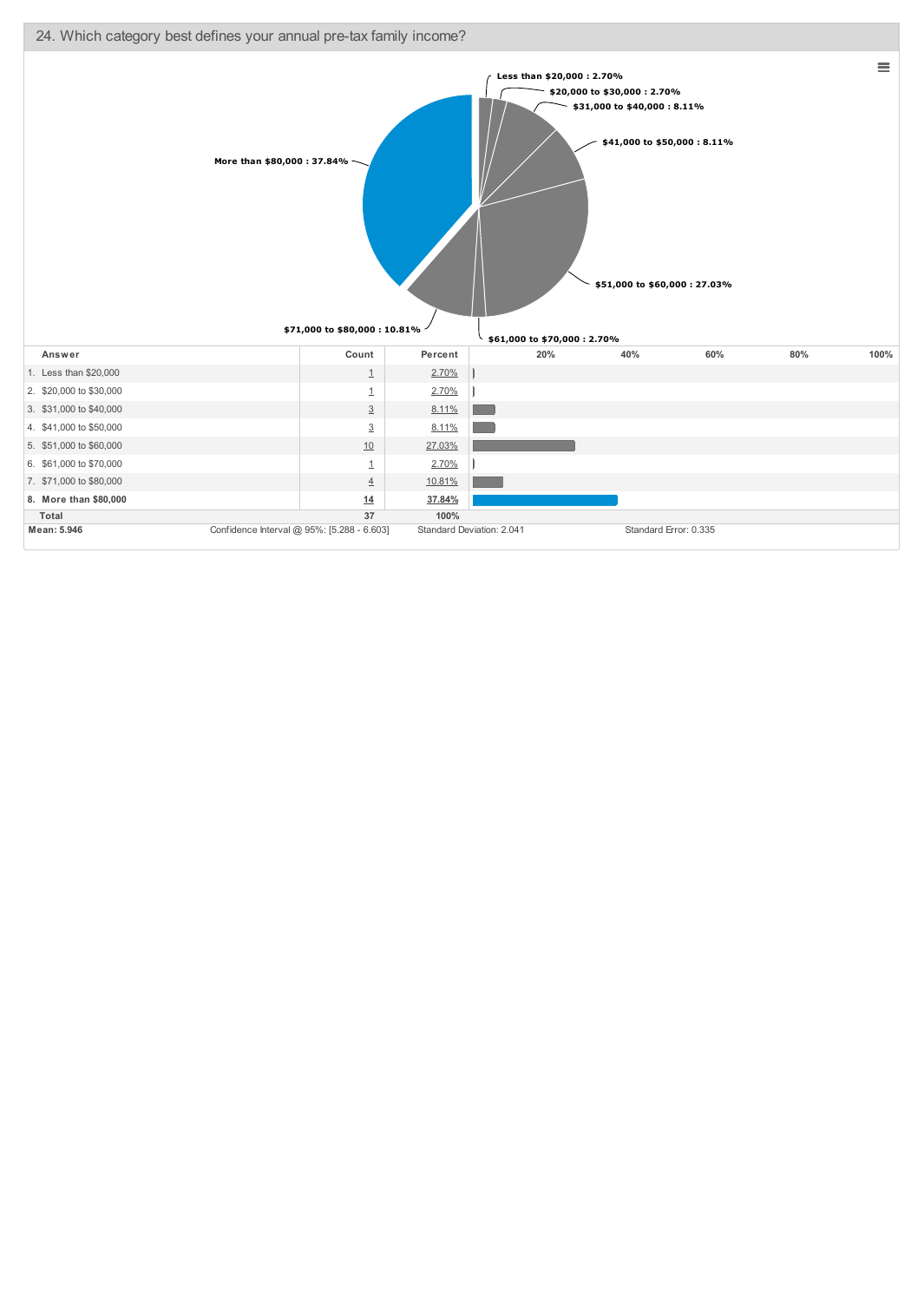



| 25. Please provide information about your geographic area and identify your neighbourhood. - [Text Data for Other] |                                  |  |
|--------------------------------------------------------------------------------------------------------------------|----------------------------------|--|
| 26556438 05/05/2015                                                                                                | Toronto North, Leslie/York Mills |  |
| 26710809 05/07/2015                                                                                                | Kingston                         |  |
| 26726149 05/07/2015                                                                                                | <b>Clanton Park</b>              |  |
| 26850147 05/09/2015                                                                                                | North York                       |  |
| 26867508 05/10/2015                                                                                                | St. Thomas                       |  |
| 26944426 05/11/2015                                                                                                | North York                       |  |
| 26948036 05/11/2015                                                                                                | oakville                         |  |
| 26950388 05/11/2015                                                                                                | North York                       |  |
| 26962684 05/11/2015                                                                                                | West of Toronto                  |  |
| 27057600 05/12/2015                                                                                                | Toronto - North Toronto          |  |
| 27074846 05/12/2015                                                                                                | Waterloo Region                  |  |
| 27122325 05/13/2015                                                                                                | North York                       |  |
| 27210943 05/14/2015                                                                                                | North Vancouver                  |  |

 $\equiv$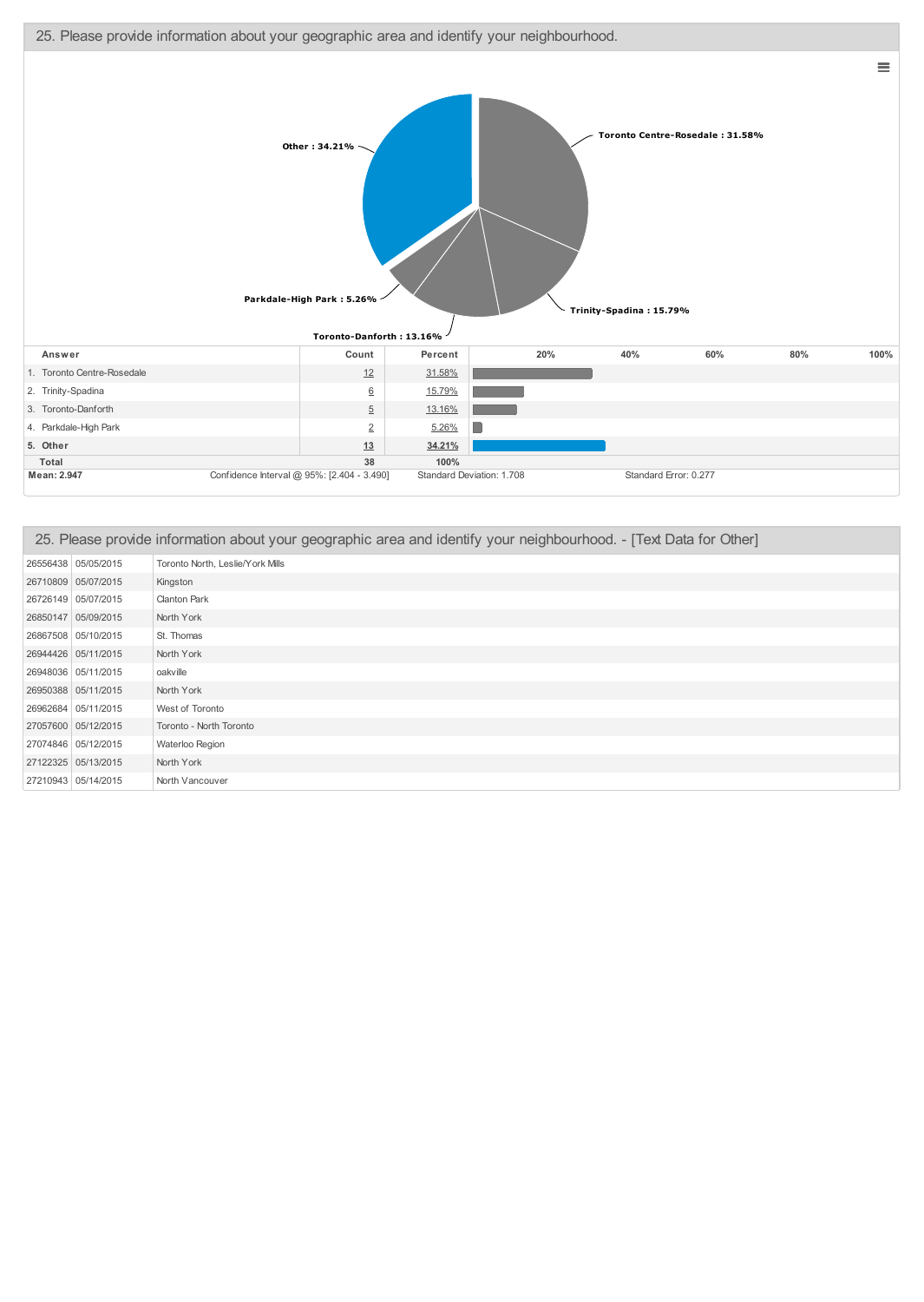|                     | 26. Conclusion: Thank you for taking time to complete our survey. Although not required, having your contact information is helpful. |
|---------------------|--------------------------------------------------------------------------------------------------------------------------------------|
| 26554658 05/05/2015 |                                                                                                                                      |
| 26556438 05/05/2015 | Т.<br>Bennett<br>740 York Mills Ave<br>TO<br>$\mathsf{ON}$<br>tinadbennett@hotmail.com                                               |
| 26604312 05/06/2015 |                                                                                                                                      |
| 26640637 05/06/2015 | Lynn<br>Travers<br>Toronto<br>${\sf ON}$<br>M4W3X9                                                                                   |
| 26707991 05/07/2015 |                                                                                                                                      |
| 26709929 05/07/2015 | Rosemary<br>Westwood<br>2-364 markham st<br>M6G 2L1<br>6472328332<br>rosemaryw estw ood@gmail.com                                    |
| 26710809 05/07/2015 | <b>KRistin</b><br>Muszynksi                                                                                                          |
| 26712891 05/07/2015 | Barb<br>Kelly<br>173 shaw st<br>Toronto<br>Ontario<br>M6j2w 6<br>6472859309<br>Barb@annesportun.com                                  |
| 26713379 05/07/2015 | Michelle Thomas<br>Michelle@callmesmith.com                                                                                          |
| 26715598 05/07/2015 |                                                                                                                                      |
| 26715644 05/07/2015 |                                                                                                                                      |
|                     | Jessica<br>Nigh<br>502-300 Eglinton Ave E                                                                                            |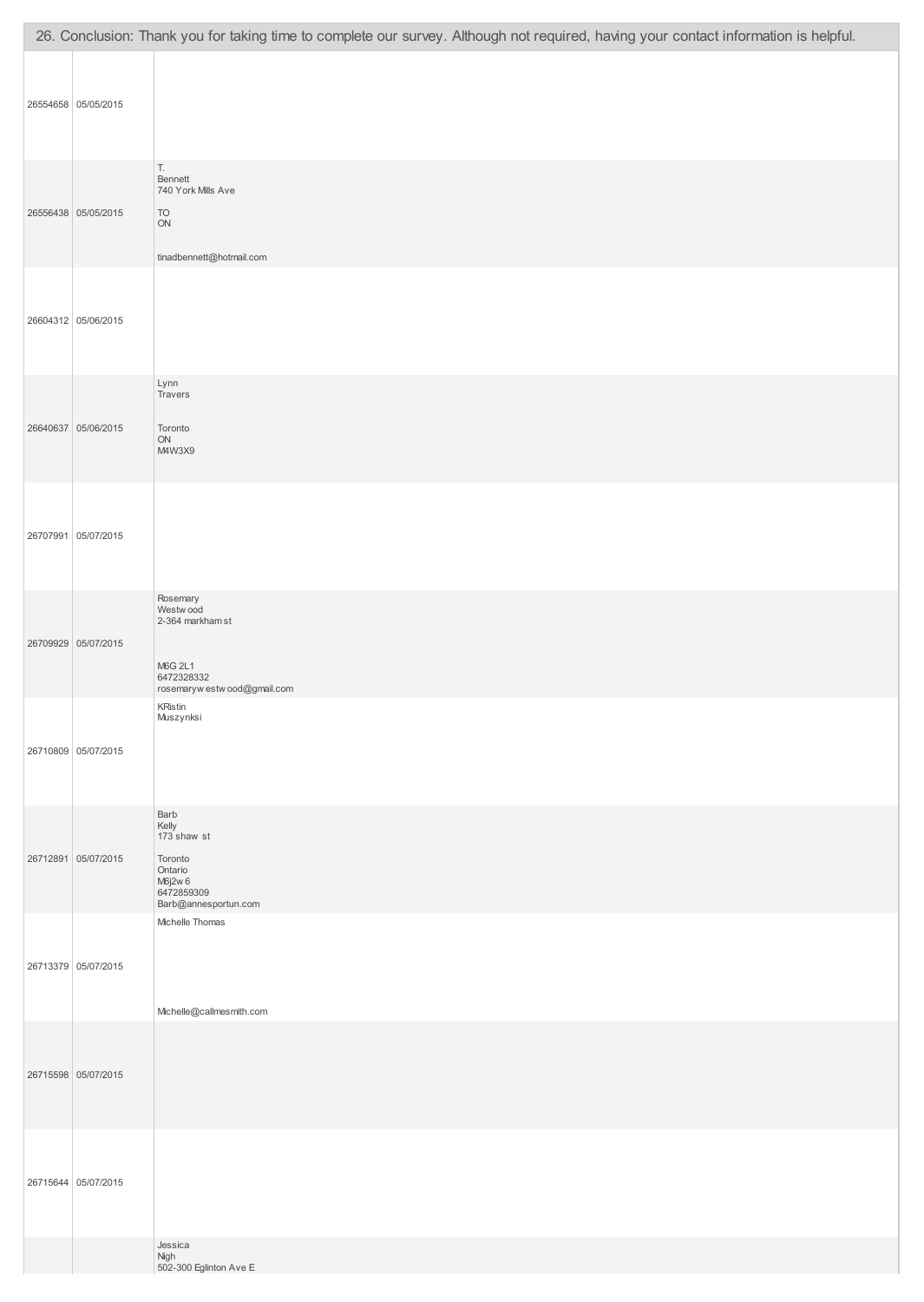| 26721502 05/07/2015 | Toronto<br>Ontario<br>M4P1L5<br>4162199960<br>j.s.nigh@gmail.com                                                  |
|---------------------|-------------------------------------------------------------------------------------------------------------------|
| 26726149 05/07/2015 |                                                                                                                   |
| 26835912 05/09/2015 |                                                                                                                   |
| 26842326 05/09/2015 | coveney<br>m4w 3x9<br>judy.coveney@gmail.com                                                                      |
| 26842480 05/09/2015 | Elizabeth<br>Mow at<br>40 Warland Ave.<br>Toronto<br>ON<br>M4J 3G2<br>(416) 429-0931<br>emow at@rogers.com        |
| 26842936 05/09/2015 | Diane<br>Feather<br>204 brow ning Ave<br>TO<br>ON<br>M4K1W8                                                       |
| 26846703 05/09/2015 | annadavid48@gmail.com                                                                                             |
| 26850147 05/09/2015 | Jackie<br>Lieu<br>jackiel0122@gmail.com                                                                           |
| 26867508 05/10/2015 | Bonnie<br>Baker                                                                                                   |
| 26898141 05/10/2015 | anne<br>graham<br>606 avenue road #706<br>toronto<br>ontario<br>m4v 2k9<br>4165451031<br>anne.graham@sympatico.ca |
| 26898427 05/10/2015 |                                                                                                                   |
| 26934742 05/11/2015 | Cindy<br>Stradling<br>cstradling@athenatrainingandconsulting.com                                                  |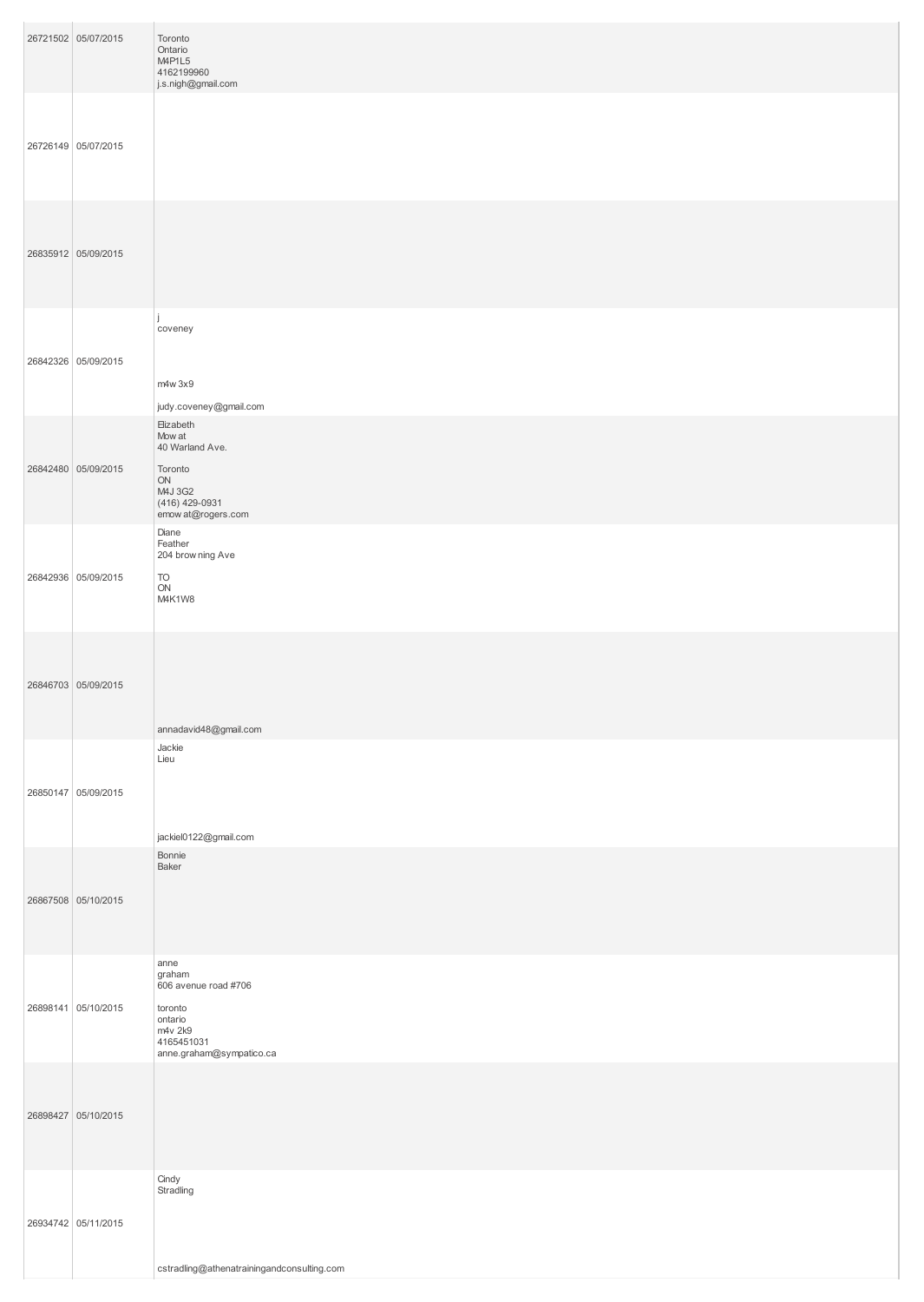| 26936334 05/11/2015 |                                                                                                                     |
|---------------------|---------------------------------------------------------------------------------------------------------------------|
| 26944426 05/11/2015 |                                                                                                                     |
| 26948036 05/11/2015 | Maura<br>Smith<br>2073 Laurelw ood Drive<br>Oakville<br>ON<br>L6H4S8<br>905-845-5797<br>info@maurasmithcoaching.com |
| 26950388 05/11/2015 |                                                                                                                     |
| 26962684 05/11/2015 |                                                                                                                     |
| 26968645 05/11/2015 |                                                                                                                     |
| 26969116 05/11/2015 | Carol<br>Schulte<br>toronto<br>on<br>M5V 2v1                                                                        |
| 26976101 05/11/2015 |                                                                                                                     |
| 27057600 05/12/2015 |                                                                                                                     |
| 27074846 05/12/2015 | Susan<br>Wilson<br>171 Hostetler Rd<br>New Hamburg<br>on<br>N3A 0B2<br>519-662-9080<br>suw ilson8026@gmail.com      |
| 27122325 05/13/2015 |                                                                                                                     |
| 27210943 05/14/2015 | Ronda<br>Fullerton<br>5660 Ptarmigan Place<br>North Vancouver<br>$\mathsf{B}\mathsf{C}$                             |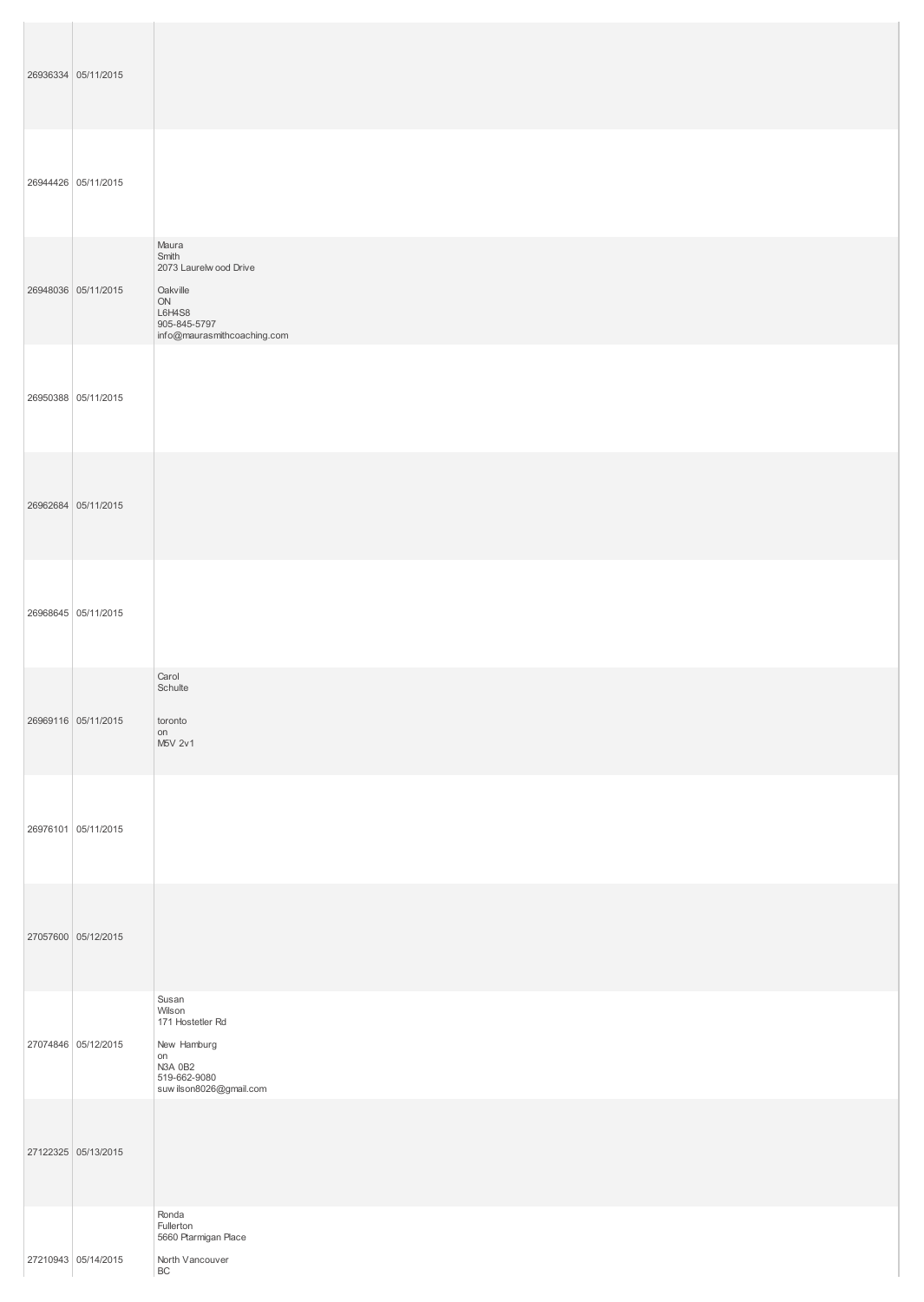|                     | <b>V7R4S3</b><br>6049108685<br>rlfullerton.hm@gmail.com |
|---------------------|---------------------------------------------------------|
| 27724339 05/21/2015 |                                                         |
| 27835653 05/22/2015 |                                                         |
| 28653891 06/03/2015 | deb<br>hatanaka<br>416-769-7103<br>debhata@sympatico.ca |